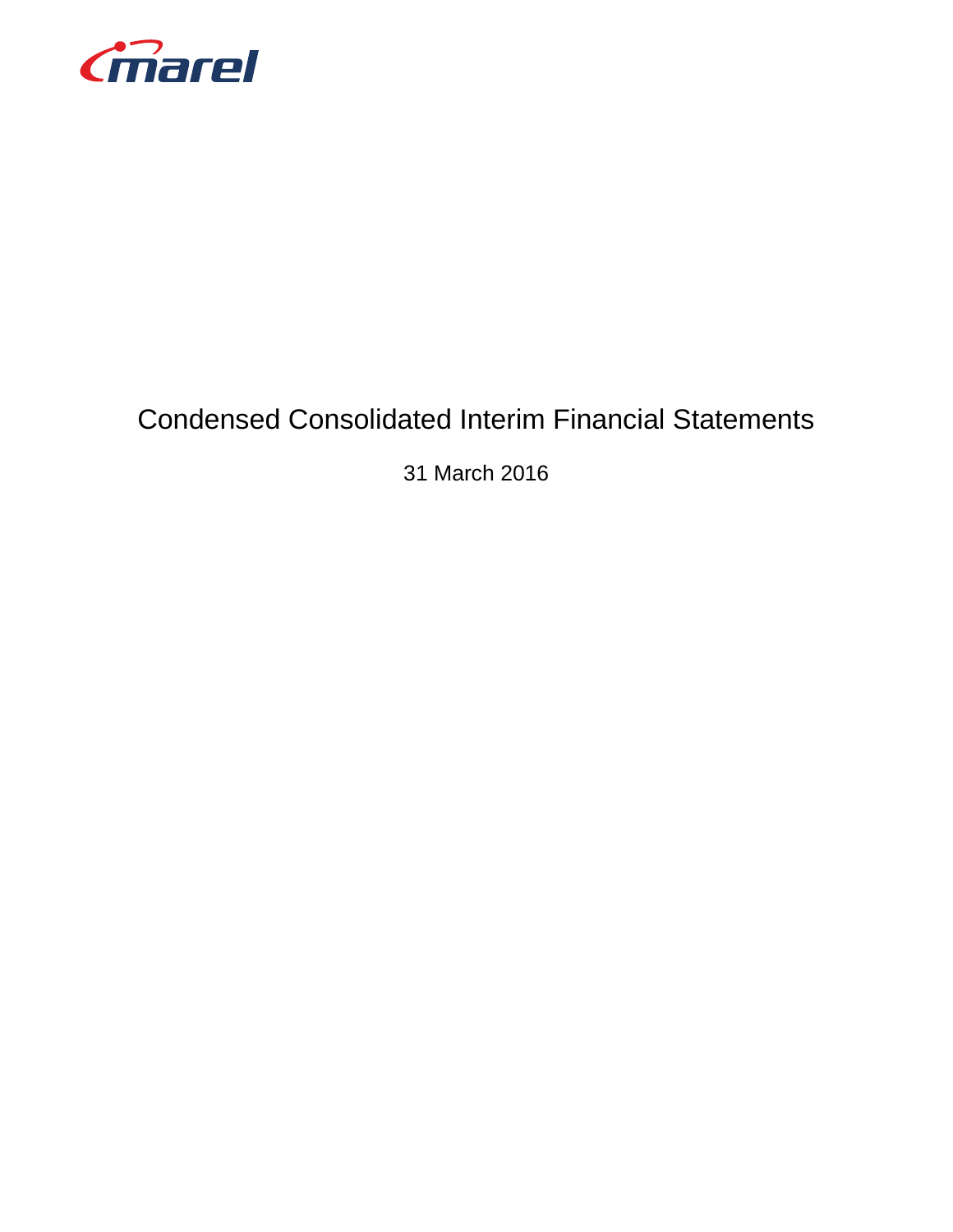

# **Contents**

| The Board of Directors' and CEO's Report                         | 2 |
|------------------------------------------------------------------|---|
| <b>Consolidated Statement of Comprehensive Income</b>            | 4 |
| <b>Consolidated Statement of Financial Position</b>              | 5 |
| Consolidated Statement of Changes in Equity                      | 6 |
| <b>Consolidated Statement of Cash Flows</b>                      | 7 |
| Notes to the Condensed Consolidated Interim Financial Statements | 8 |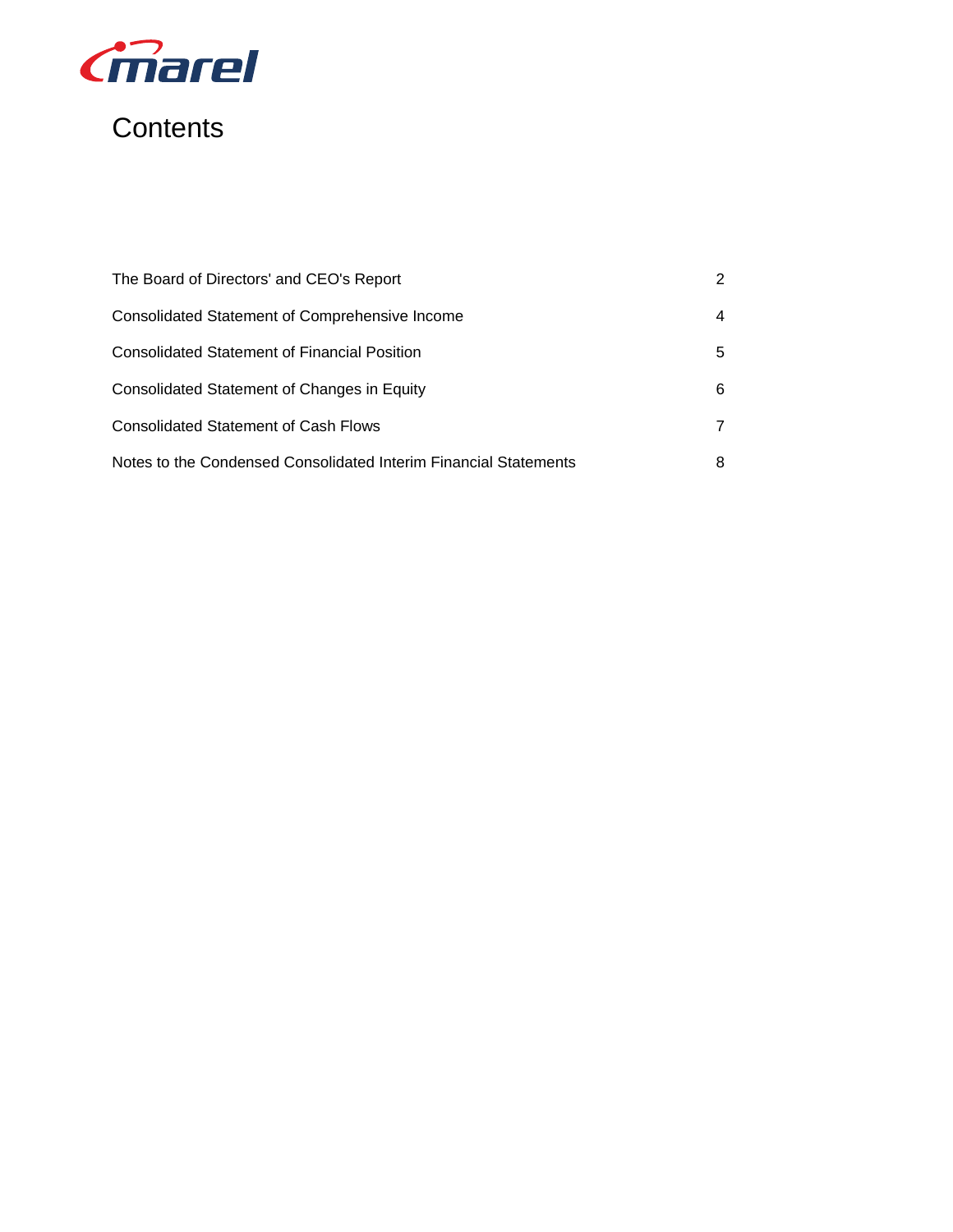

## **The Board of Directors' and CEO's Report**

Marel is a leading global provider of advanced equipment, systems and services for the poultry, fish and meat industries. Marel has offices and subsidiaries in over 30 countries and a global network of more than 100 agents and distributors.

The Condensed Consolidated Interim Financial Statements for the three-month period ended 31 March 2016 comprise the financial statements of Marel hf. ("the Company") and its subsidiaries (together "the Group"). The Condensed Consolidated Interim Financial Statements are prepared in accordance with IAS 34 Interim Financial Reporting and should be read in conjunction with the Group's Annual Consolidated Financial Statements as at and for the year ended 31 December 2015. The Condensed Consolidated Interim Financial Statements do not include all of the information required for a complete set of IFRS financial statements. However, selected explanatory notes are included to explain events and transactions that are significant to understand the changes in the Group's financial position and performance from year end 2015.

### **Operations in the three-month period ended 31 March 2016**

MPS Holding III B.V. ("MPS") and its subsidiaries were acquired with effective date 29 January 2016. In 2015, total revenues of the acquired business amounted to EUR 158 million and profit from operations was EUR 33 million (profit from operations is based on management estimates). Further information is provided in Note 22 of the Condensed Consolidated Interim Financial Statements. The comparative information for 2015 is not adjusted as a result of this acquisition.

The bridge from adjusted result from operations to result from operations as shown in the Consolidated Statement of Comprehensive Income is as follows:

|                                                                      | YTD     | YTD.                     |
|----------------------------------------------------------------------|---------|--------------------------|
|                                                                      | 2016    | 2015                     |
|                                                                      | 31.123  | 23,837                   |
|                                                                      |         | (7,593)                  |
| Adjustment for amortization of acquisition-related intangible assets | (4.547) | $\overline{\phantom{0}}$ |
| <b>Result from operations</b>                                        | 26.576  | 16.244                   |

The pro forma revenues for Marel, including MPS for the full quarter, are EUR 234 million for Q1 2016 and EUR 244 million for Q1 2015. The pro forma adjusted results from operations for the same periods are EUR 35.2 million or 15.1% of revenues for Q1 2016 and EUR 35.2 million or 14.4% of revenues for Q1 2015.

The increase in adjusted result from operations is mainly due to increased revenue and profitability in the Meat segment.

Marel entered into a EUR 670 million facilities agreement with eight international banks, led by ING bank, Rabobank and ABN Amro. The facility converts the previous facility into an all senior facility, extends the term to 2020 as well as provides funds for the acquisition of MPS. Further details available see Note 17.

The order book amounted to EUR 340 million as at 31 March 2016 compared to a pro forma order book of EUR 320 million as at 31 December 2015.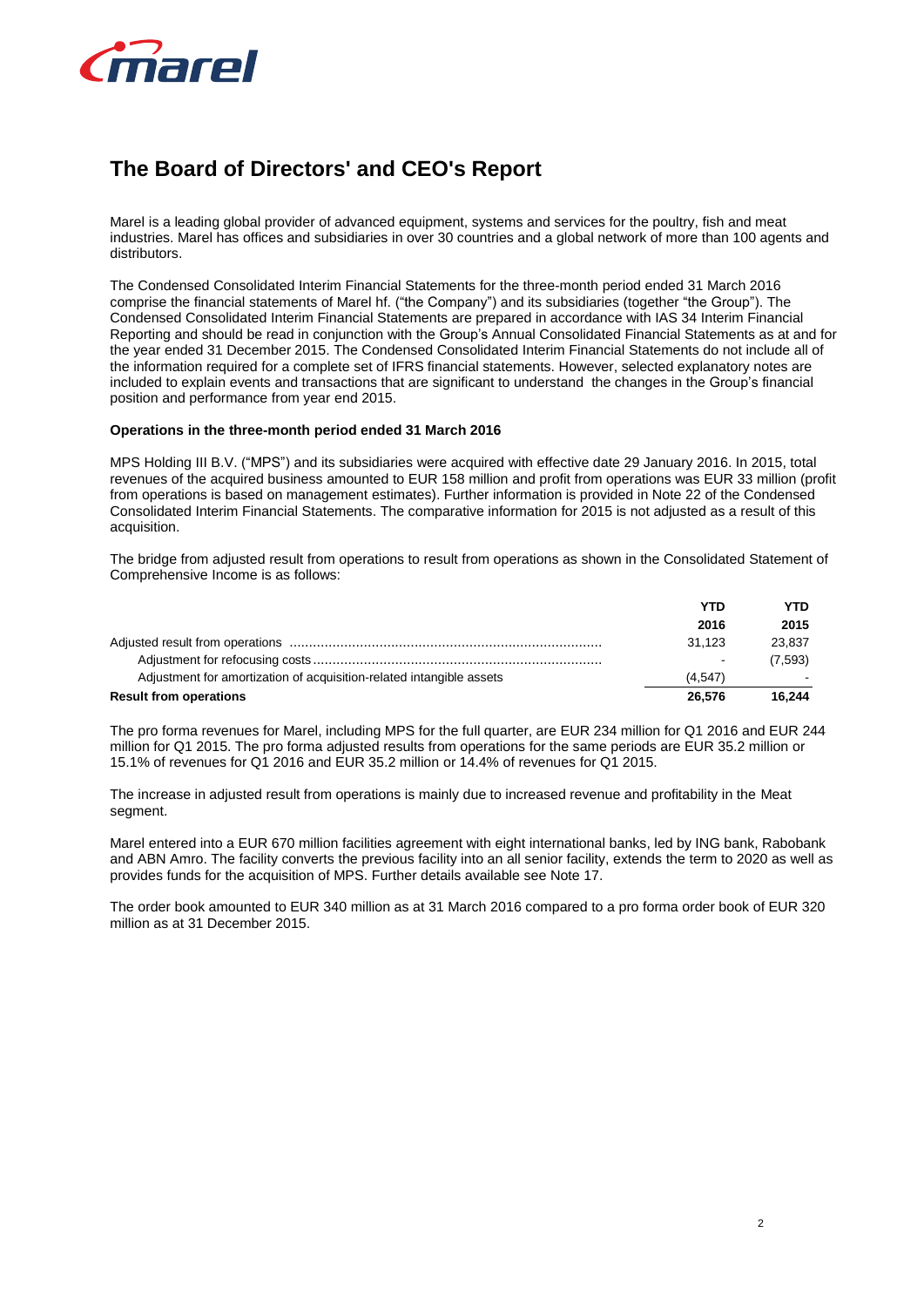

### **Statement by the Board of Directors and the CEO**

According to Board of Directors', and CEO's best knowledge, the Condensed Consolidated Interim Financial Statements give a true and fair view of the consolidated financial performance of the Group for the three-month period ended 31 March 2016, its assets, liabilities and consolidated financial position as at 31 March 2016 and its consolidated cash flows for the three-month period ended 31 March 2016.

Further, in our opinion the Condensed Consolidated Interim Financial Statements and the endorsement of the Board of Directors and the CEO give a fair view of the development and performance of the Group's operations and its position and describe the principal risks and uncertainties faced by the Group.

The Board of Directors and the CEO have today discussed the Condensed Consolidated Interim Financial Statements of Marel hf. for the three-month period ended 31 March 2016 and ratify the Condensed Consolidated Interim Financial Statements of Marel hf. for three-month period ended 31 March 2016 with their signatures.

Garðabær, 25 April 2016

Board of Directors

Ásthildur Margrét Otharsdóttir Arnar Þór Másson Ann Elizabeth Savage Ástvaldur Jóhannsson Helgi Magnússon Margrét Jónsdóttir Ólafur S. Guðmundsson

Chief Executive Officer

Árni Oddur Þórðarson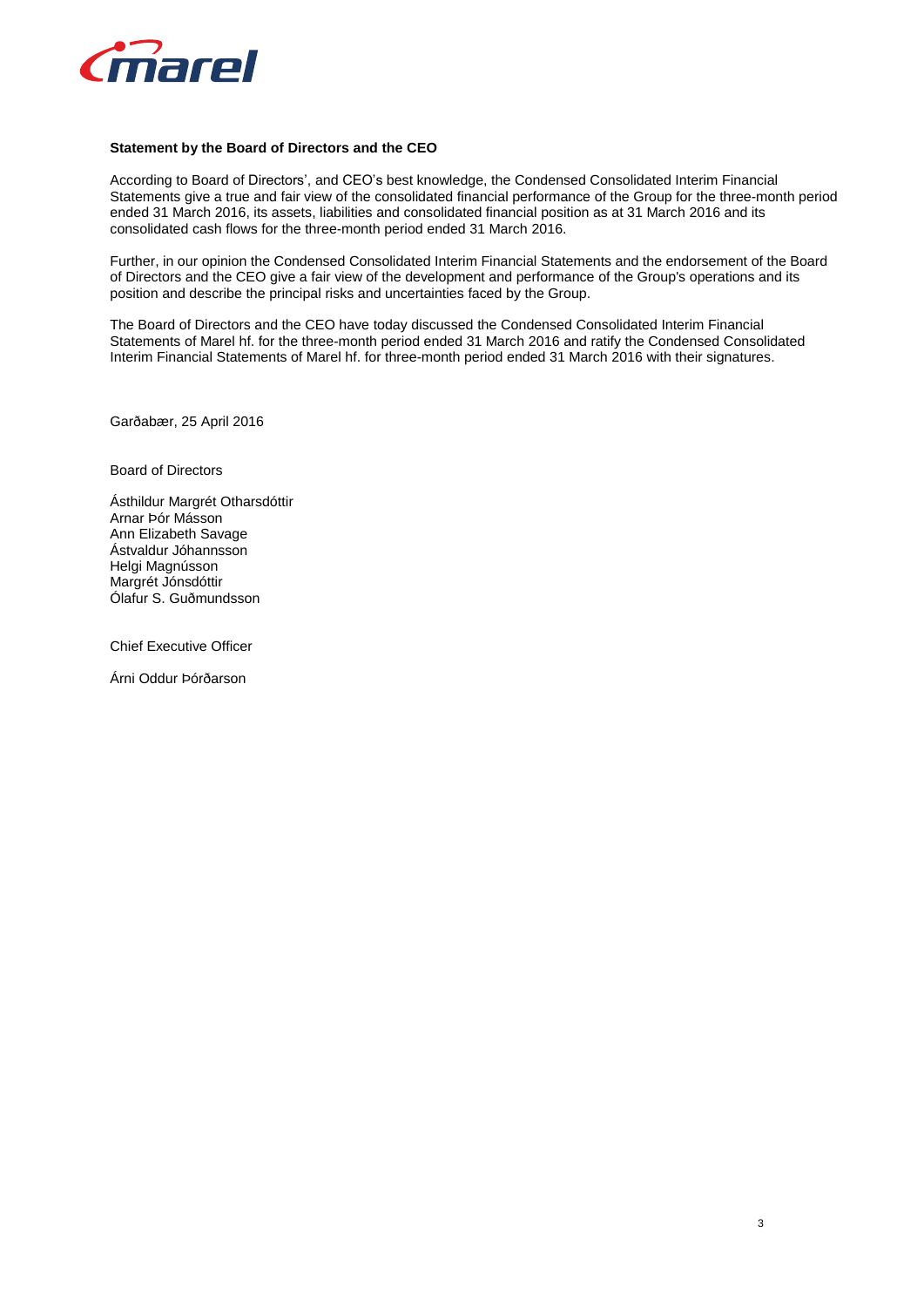

## **Consolidated Statement of Comprehensive Income**

|                                                                                                                                                       |              | YTD                                          | YTD                                |
|-------------------------------------------------------------------------------------------------------------------------------------------------------|--------------|----------------------------------------------|------------------------------------|
|                                                                                                                                                       |              | 2016                                         | 2015                               |
|                                                                                                                                                       | <b>Notes</b> |                                              |                                    |
|                                                                                                                                                       | 5            | 220,631                                      | 209,311                            |
|                                                                                                                                                       | 7            | (128, 024)                                   | (127, 847)                         |
| <b>Gross profit</b>                                                                                                                                   |              | 92,607                                       | 81,464                             |
|                                                                                                                                                       | 7            | (30, 452)                                    | (28, 111)                          |
|                                                                                                                                                       | 7            | (15, 307)                                    | (15,886)                           |
|                                                                                                                                                       | 7            | (15,806)                                     | (13, 619)                          |
|                                                                                                                                                       | 7            | 81                                           | (11)                               |
| Adjusted result from operations <sup>"</sup>                                                                                                          | 5            | 31,123                                       | 23,837                             |
|                                                                                                                                                       | 6            |                                              | (7, 593)                           |
|                                                                                                                                                       | 22           | (4, 547)                                     |                                    |
| <b>Result from operations</b>                                                                                                                         |              | 26,576                                       | 16,244                             |
|                                                                                                                                                       | 8            | (9,080)                                      | (3, 491)                           |
|                                                                                                                                                       | 8            | 132                                          | 3,479                              |
| Net finance costs …………………………………………………………………………………………                                                                                                  | 8            | (8,948)                                      | (12)                               |
| Result before income tax                                                                                                                              |              | 17,628                                       | 16,232                             |
|                                                                                                                                                       | 9            | (3,876)                                      | (3,612)                            |
| Profit (loss) for the period                                                                                                                          |              | 13,752                                       | 12,620                             |
| Other comprehensive income / (loss) for the period, net of tax<br>Total comprehensive income for the period                                           |              | (1.333)<br>(343)<br>105<br>(1.571)<br>12.181 | 239<br>(71)<br>34<br>202<br>12.822 |
|                                                                                                                                                       |              | 13,752                                       | 12,620                             |
| Comprehensive income attributable to Shareholders of the Company                                                                                      |              | 12,181                                       | 12,822                             |
| Earnings per share for result attributable to Shareholders of the Company during the<br>period (expressed in EUR cent per snare):                     | 10<br>10     | 1.93<br>1.92                                 | 1.73<br>1.73                       |
| Earnings per share for total comprehensive income attributable to Shareholders of the<br>Company during the period (expressed in EUR cent per share): | 10           | 1.71                                         | 1.76                               |
|                                                                                                                                                       | 10           | 1.70                                         | 1.76                               |
| result from executional fax 2040 this means adjusted for amentication                                                                                 |              |                                              |                                    |

Adjusted result from operations: for 2016 this means adjusted for amortization of acquisition-related intangible assets and for 2015 adjusted for refocusing costs.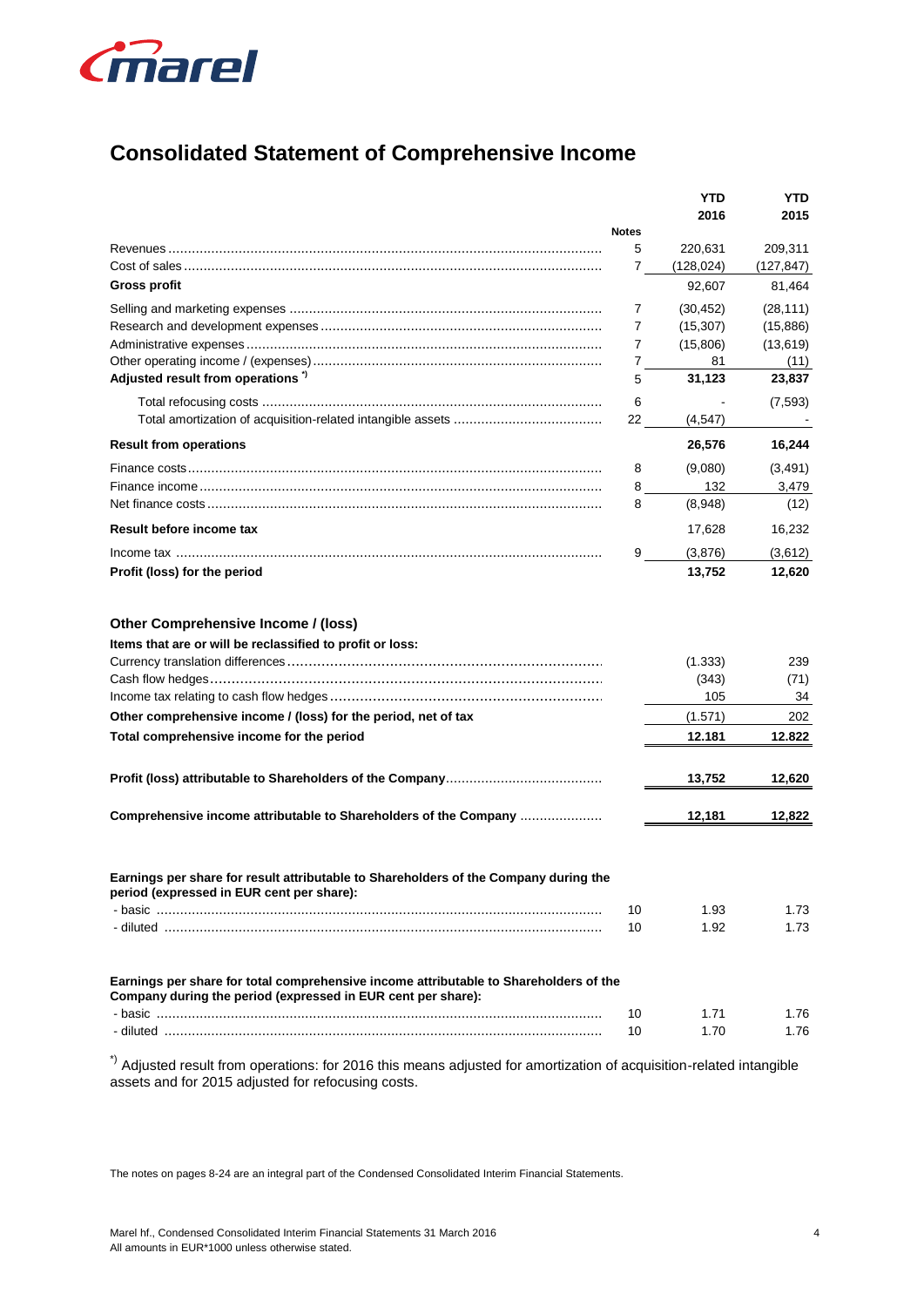

## **Consolidated Statement of Financial Position**

|                                                                                 |              | 31/03     | 31/12   |
|---------------------------------------------------------------------------------|--------------|-----------|---------|
| <b>ASSETS</b>                                                                   | <b>Notes</b> | 2016      | 2015    |
| <b>Non-current assets</b>                                                       |              |           |         |
|                                                                                 | 11           | 109,172   | 89,005  |
|                                                                                 | 12           | 634,542   | 389,407 |
|                                                                                 | 12           | 300,387   | 107,018 |
| Trade receivables ………………………………………………………………………………………                             |              | 337       | 443     |
|                                                                                 | 13           | 9,539     | 10,029  |
|                                                                                 |              | 1,053,977 | 595,902 |
| <b>Current assets</b>                                                           |              |           |         |
|                                                                                 | 14           | 118,813   | 99,382  |
|                                                                                 |              | 40,559    | 17,261  |
| Trade receivables ………………………………………………………………………………………                             |              | 114,808   | 99,696  |
|                                                                                 | 15           |           | 3,799   |
|                                                                                 |              | 39,914    | 29,139  |
|                                                                                 |              | 31,273    | 92,976  |
|                                                                                 |              | 345,367   | 342,253 |
| <b>Total assets</b>                                                             |              | 1,399,344 | 938,155 |
| <b>EQUITY</b><br>Capital and reserves attributable to shareholders of Marel hf. |              |           |         |
|                                                                                 | 16           | 6,544     | 6,445   |
|                                                                                 | 16           | 294,076   | 277,919 |
|                                                                                 | 16           | (2,759)   | (2,521) |
| Translation reserve ……………………………………………………………………………………                            | 16           | (3,913)   | (2,580) |
|                                                                                 |              | 169,924   | 167,476 |
| <b>Total equity</b>                                                             |              | 463,872   | 446,739 |
| <b>LIABILITIES</b>                                                              |              |           |         |
| <b>Non-current liabilities</b>                                                  |              |           |         |
|                                                                                 | 17           | 493,157   | 217,287 |
| Deferred income tax liabilities………………………………………………………………………                      | 13           | 67,064    | 15,943  |
|                                                                                 | 18           | 6,576     | 6,943   |
| Derivative financial instruments ………………………………………………………………………                    | 19           | 8,859     | 3,057   |
| <b>Current liabilities</b>                                                      |              | 575,656   | 243,230 |
|                                                                                 |              |           |         |
|                                                                                 |              | 142,124   | 78,330  |
| Trade and other payables …………………………………………………………………………                           |              | 170,594   | 139,227 |
|                                                                                 |              | 100       |         |
|                                                                                 |              | 5,532     | 3,221   |
|                                                                                 | 17           | 24,140    | 18,449  |
|                                                                                 | 18           | 17,326    | 8,959   |
|                                                                                 |              | 359,816   | 248,186 |
| <b>Total liabilities</b>                                                        |              | 935,472   | 491,416 |
| <b>Total equity and liabilities</b>                                             |              | 1,399,344 | 938,155 |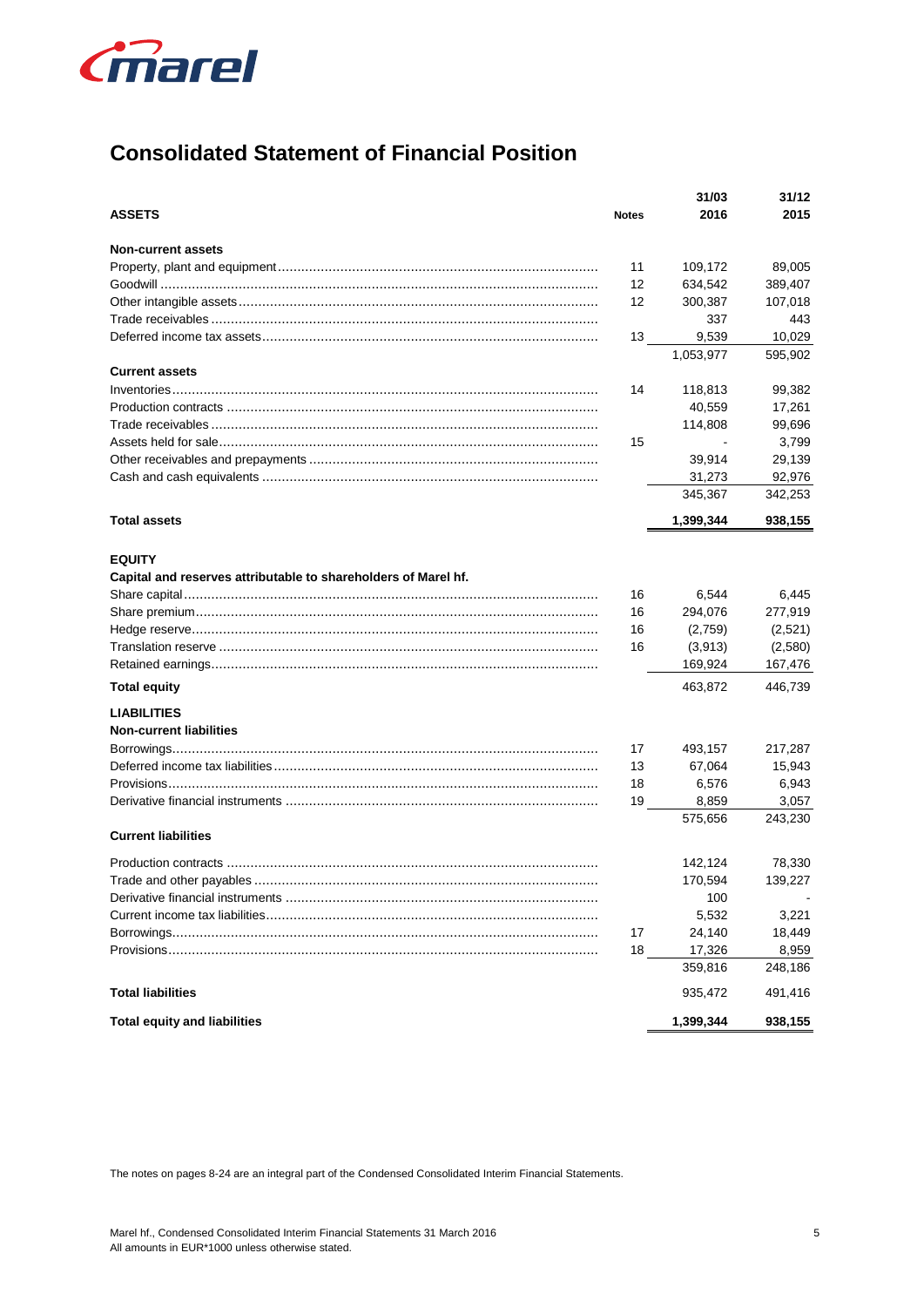

## **Consolidated Statement of Changes in Equity**

|                                                                                                                                                                                 |                      |                                                         |                  | Attributable to Shareholders of the Company |                      |                                                     |
|---------------------------------------------------------------------------------------------------------------------------------------------------------------------------------|----------------------|---------------------------------------------------------|------------------|---------------------------------------------|----------------------|-----------------------------------------------------|
|                                                                                                                                                                                 | Share<br>capital     | Share<br>premium                                        | Hedge<br>reserve | Translation<br>reserve                      | Retained<br>earnings | Total equity                                        |
| <b>Balance at 1 January 2015</b>                                                                                                                                                | 6,664                | 311,748                                                 | (3,974)          | (618)                                       | 113,678              | 427,498                                             |
| Total other comprehensive income                                                                                                                                                |                      |                                                         | (37)             | 239                                         | 12,620               | 12,620<br>202                                       |
| Transactions with owners of the Company<br>Treasury shares purchased<br>Treasury shares, transaction costs<br>Value of services provided<br>Value of services provided released | (54)<br>28           | (5,960)<br>1,762<br>(9)<br>21<br>(272)                  |                  |                                             | 261                  | (6,014)<br>1,790<br>(9)<br>21<br>(11)               |
|                                                                                                                                                                                 |                      |                                                         |                  |                                             | (3, 484)             | (3, 484)                                            |
|                                                                                                                                                                                 | (26)                 | (4, 458)                                                | (37)             | 239                                         | 9,397                | 5,115                                               |
| Balance at 31 March 2015                                                                                                                                                        | 6,638                | 307,290                                                 | (4,011)          | (379)                                       | 123,075              | 432,613                                             |
| Total other comprehensive income                                                                                                                                                |                      |                                                         | 1,490            | (2,201)                                     | 44,076               | 44,076<br>(711)                                     |
| Transactions with owners of the Company<br>Treasury shares purchased<br>Treasury shares, transaction costs<br>Value of services provided<br>Value of services provided released | (230)<br>37<br>(193) | (31, 751)<br>2,578<br>(49)<br>228<br>(377)<br>(29, 371) | 1,490            | (2,201)                                     | 325<br>44,401        | (31, 981)<br>2,615<br>(49)<br>228<br>(52)<br>14,126 |
| Balance at 31 December 2015                                                                                                                                                     | 6,445                | 277,919                                                 | (2,521)          | (2,580)                                     | 167,476              | 446,739                                             |
| Total other comprehensive income                                                                                                                                                |                      |                                                         | (238)            | (1, 333)                                    | 13,752               | 13,752<br>(1,571)                                   |
| Transactions with owners of the Company<br>Treasury shares, transaction costs                                                                                                   | 99                   | 16,165<br>(14)<br>6                                     |                  |                                             | (11, 304)            | 16,264<br>(14)<br>6<br>(11, 304)                    |
|                                                                                                                                                                                 | 99                   | 16,157                                                  | (238)            | (1, 333)                                    | 2,448                | 17,133                                              |
| <b>Balance at 31 March 2016</b>                                                                                                                                                 | 6,544                | 294,076                                                 | (2,759)          | (3,913)                                     | 169,924              | 463,872                                             |

\*) Includes reserve for share based payments as per 31 March 2016 of EUR 872 (31 December 2015: EUR 864).

### **Dividends**

In March 2016 a dividend of EUR 11,304 (EUR 1.58 cents per share) was declared for the operational year 2015, of which EUR 10,302 is paid in Q1 2016 and EUR 1,002 withholding tax will be paid in Q2 2016 (in 2015, a dividend of EUR 3,484 (EUR 0.48 cents per share) was declared and paid for the operational year 2014).

### **Treasury shares**

In Q1 2016, Marel sold 10.8 million treasury shares for a total amount of EUR 16.3 million in relation to the acquisition of MPS. At end of Q1 2016 Marel has 20.1 million treasury shares (end of Q4 2015: 30.9 million treasury shares).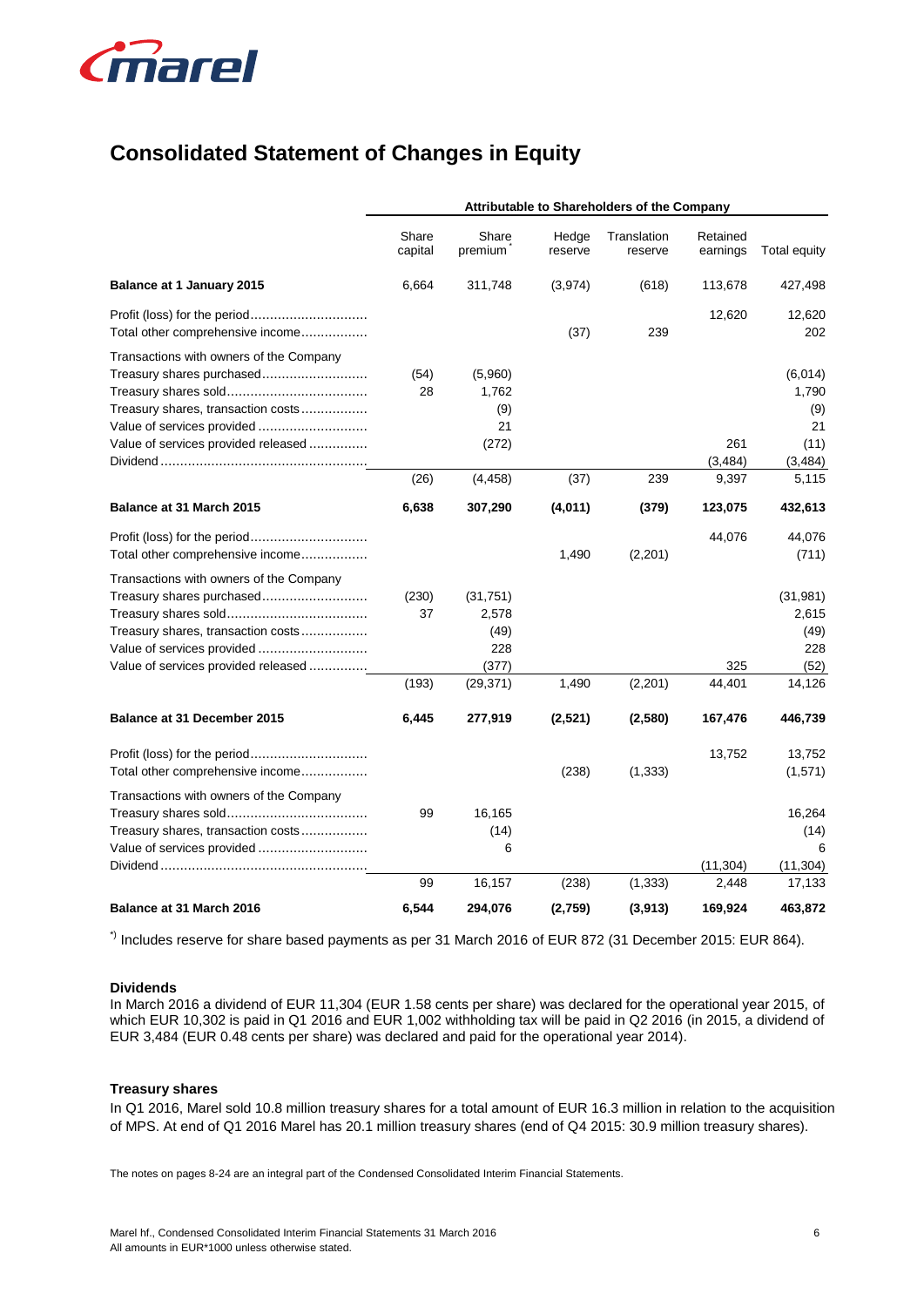

## **Consolidated Statement of Cash Flows**

|                                                                                                              |              | YTD        | YTD      |
|--------------------------------------------------------------------------------------------------------------|--------------|------------|----------|
| Cash flows from operating activities                                                                         | <b>Notes</b> | 2016       | 2015     |
|                                                                                                              |              | 26,576     | 16,244   |
| Adjustments to reconcile result from operations to net cash provided by / (used in)<br>operating activities: |              |            |          |
|                                                                                                              | 11           | 2,232      | 2,155    |
|                                                                                                              | 12           | 9,376      | 10,994   |
|                                                                                                              |              |            | 3,382    |
|                                                                                                              |              | 106        | 78       |
| Working capital provided by / (used in) operating activities                                                 |              | 38,290     | 32,853   |
| Changes in working capital:                                                                                  |              |            |          |
|                                                                                                              |              | (7,980)    | 2,331    |
|                                                                                                              |              | (6,704)    | (7,860)  |
|                                                                                                              |              | 8,042      | 11,145   |
|                                                                                                              |              | (3,762)    | 1,046    |
| Changes in operating assets and liabilities                                                                  |              | (10, 404)  | 6,662    |
| Cash generated from operating activities                                                                     |              | 27,886     | 39,515   |
|                                                                                                              |              | (1,465)    | (3, 184) |
|                                                                                                              |              | 455        | 53       |
|                                                                                                              |              | (20, 541)  | (4,253)  |
| Net cash from operating activities                                                                           |              | 6,335      | 32,131   |
| Cash flows from Investing activities                                                                         |              |            |          |
|                                                                                                              | 11           | (5, 374)   | (848)    |
|                                                                                                              | 12           | (4,899)    | (4,694)  |
|                                                                                                              |              | 4,162      | 252      |
|                                                                                                              | 22           | (368, 408) | (2,350)  |
| Net cash used in investing activities                                                                        |              | (374, 519) | (7,640)  |
| Cash flows from financing activities                                                                         |              |            |          |
|                                                                                                              |              |            | (6,023)  |
|                                                                                                              |              | 16,252     | 1,790    |
|                                                                                                              |              | 343,300    | 50,000   |
|                                                                                                              |              | (42,500)   | (3, 426) |
|                                                                                                              |              | (10, 302)  | (3, 157) |
| Net cash from / (used in) financing activities                                                               |              | 306,750    | 39,184   |
| Net increase (decrease) in net cash                                                                          |              | (61, 434)  | 63,675   |
|                                                                                                              |              | (269)      | 5,453    |
|                                                                                                              |              | 92,976     | 24,566   |
| Net cash at end of the period                                                                                |              | 31,273     | 93,694   |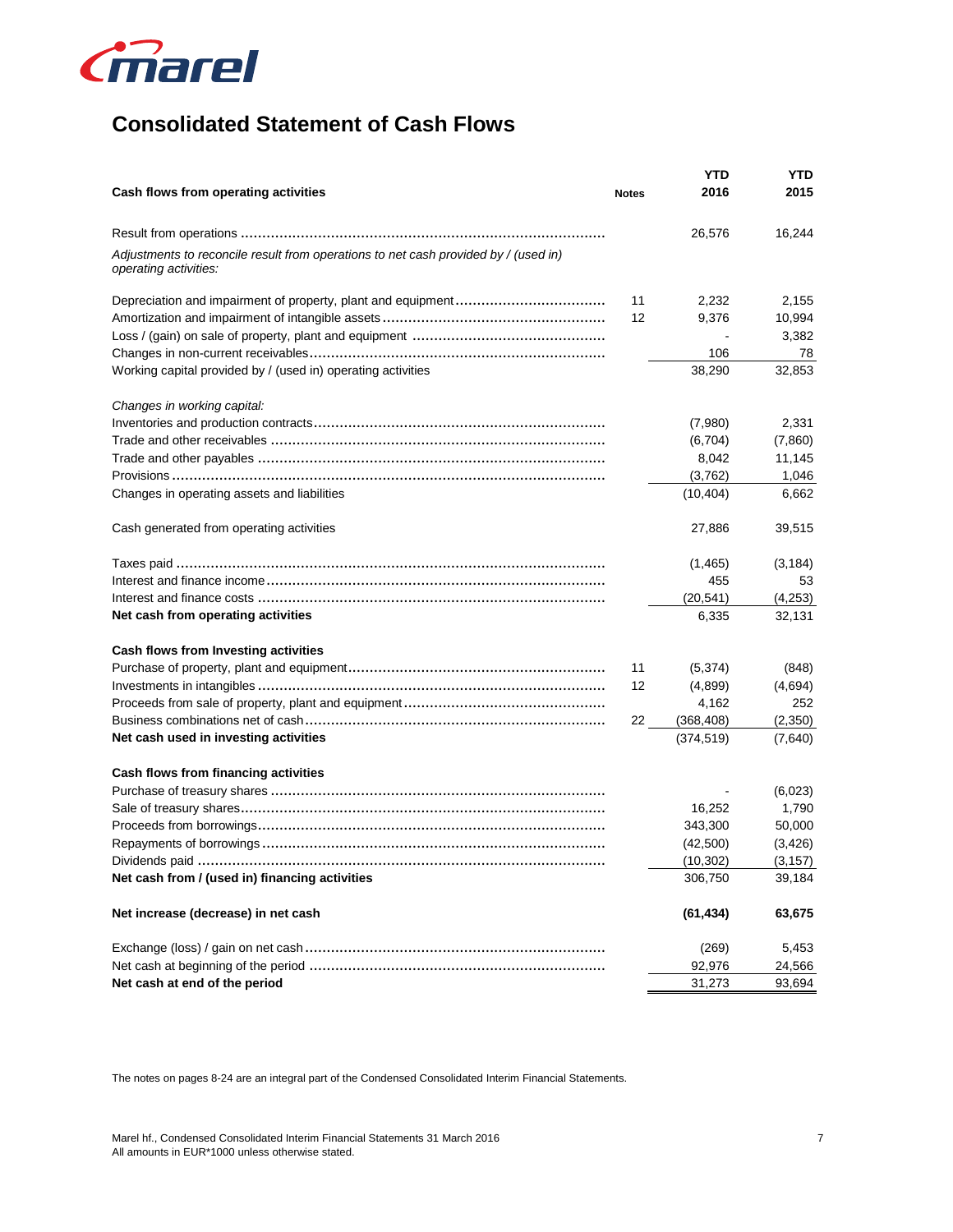

## **Notes to the Condensed Consolidated Interim Financial Statements**

## **1. General information**

Marel hf. ("the Company") is a limited liability company incorporated and domiciled in Iceland. The address of its registered office is Austurhraun 9, Garðabær.

The Condensed Consolidated Interim Financial Statements of the Company as at and for the three-month period ended 31 March 2016 comprise the Company and its subsidiaries (together referred to as "the Group" or "Marel"). The Group is a leading global provider of advanced equipment, systems and services for the poultry, fish and meat industries and is involved in the manufacturing, development, distribution and sales of solutions for these industries.

The Condensed Consolidated Interim Financial Statements for the three-month period 31 March 2016 have not been audited by an external auditor.

The Company is listed on the Nasdaq OMX Nordic Iceland exchange.

These Condensed Consolidated Interim Financial Statements have been approved for issue by the Board of Directors on 25 April 2016.

All amounts are in thousands of EUR, unless otherwise stated.

## **2. Basis of preparation**

These Condensed Consolidated Interim Financial Statements of the Company and its subsidiaries (the Group) are for the three-month period ended 31 March 2016. These have been prepared in accordance with IAS 34 as adopted by the European Union. The Condensed Consolidated Interim Financial Statements should be read in conjunction with the Group's Annual Consolidated Financial Statements for the year ended 31 December 2015. The Consolidated Financial Statements for the Group for the period ended 31 December 2015 are available upon request from the Company's registered office at Austurhraun 9, Garðabær, Iceland or at [www.marel.com.](http://www.marel.com/)

On 29 January 2016 Marel concluded the acquisition of MPS Holding III B.V. ("MPS") and obtained control through acquiring 100% of the issued shares of MPS. Comparative financial information presented in the Condensed Consolidated Interim Financial Statements does not include information on MPS.

## **3. Accounting policies**

The accounting policies adopted are consistent with those of the Annual Consolidated Financial Statements for the year ended 31 December 2015, as described in the Annual Consolidated Financial Statements for the year ended 31 December 2015, except for the below change in accounting policies.

Expenditure to acquire patents, trademarks and licenses is capitalized and amortized using the straight-line method over their useful lives, but not exceeding 8 years, or 11 years in case of trademarks.

In March 2016, Marel announced a new branding strategy. As of that time the industries poultry, meat and fish are united under common Marel brand, with one Marel logo and tag line. As of now, the trade names used in the poultry industry (Marel Stork Poultry Processing) and further processing business (Marel Townsend Further Processing) will be used in product descriptions for equipment and Marel will continue to use these brands in spare parts business. These tradenames will be amortized in 10 years. Consequently Marel started to amortize mentioned trade names as from March 2016. The impact of these amortizations for the period ended 31 March 2016 is EUR 0.1 million.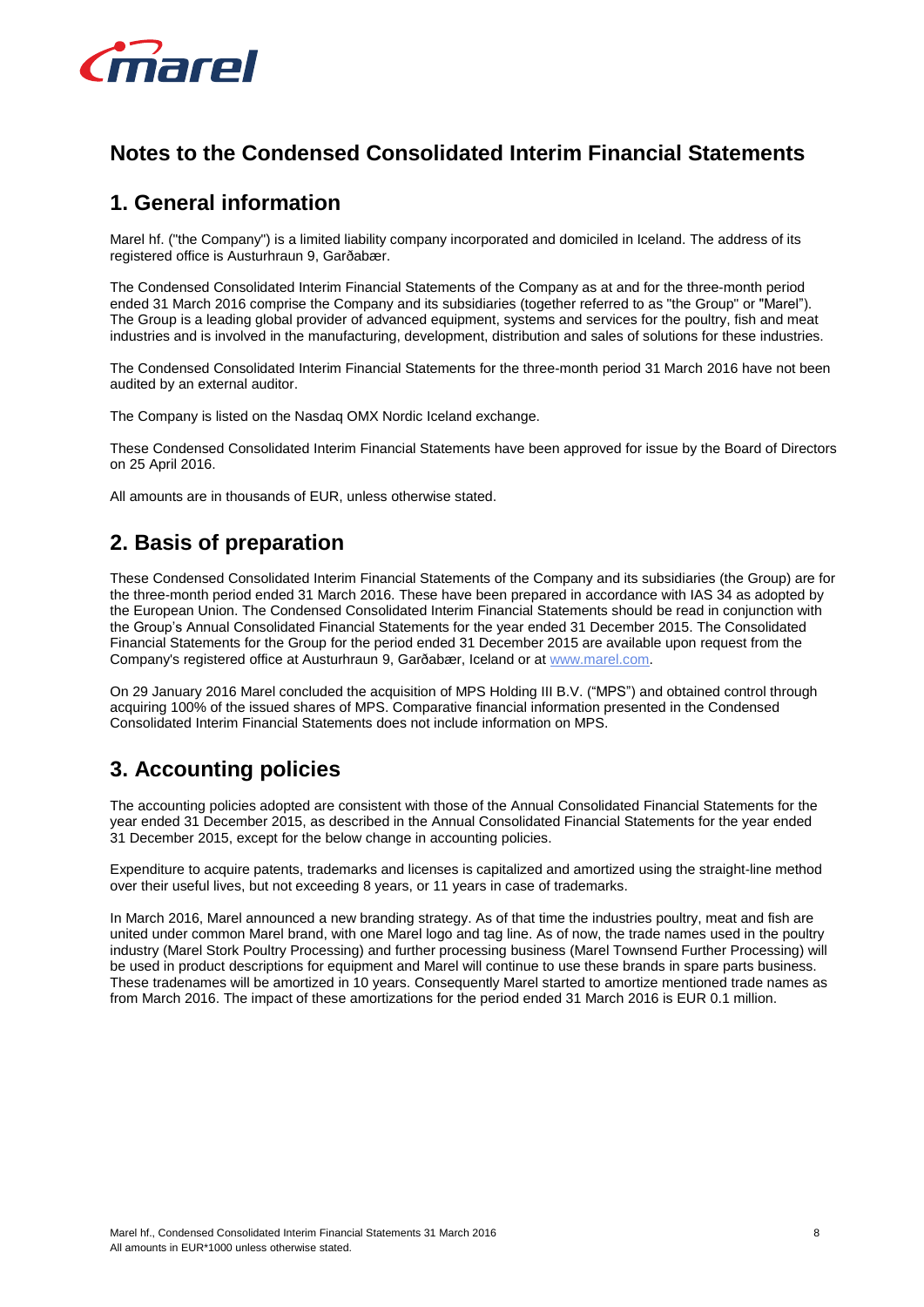

### **4. Financial management**

The Company's policy is to finance its operations in its revenue currencies. More than 99% of Marel's revenues originate outside of Iceland and there is a good currency balance between the company's revenues and costs. Efforts have been made to systematically reduce currency risk in the Company's financing and to reduce interest cost.

In November 2015, the Group entered into a new EUR 670 million facilities agreement with eight international banks, led by ING bank, Rabobank and ABN Amro. The terms and conditions are generally in line with Loan Market Association corporate standards. The new facility was utilized to repay the previous facility from 2010 as well as providing funds for the acquisition of MPS. The facility converts the previous facility into an all senior facility, extends the term to 2020 as well as provides funds for the acquisition of MPS.

The key elements of the financing are:

- A five-year all senior loan and revolver, consisting of a EUR 343 million and a USD 105 million term loan and EUR 225 million multicurrency revolver, with final maturity in November 2020.
- Initial interest terms are EURIBOR/LIBOR + 275 bps, which will vary in line with Marel's leverage ratio (Net debt/EBITDA) at the end of each quarter.

The Group has a financing structure which can accommodate the Group's financing requirements until 2020 with USD and EUR borrowings matching the Group's exposure in these currencies to a large extent.

The facility has an embedded 0% floor in the EURIBOR and LIBOR rates. At the date of utilization of the loans (29 January 2016) the 5 year EURIBOR curve was negative and consequently the floor has intrinsic value at the date of inception. In accordance to IAS 39 Financial Instruments, Marel has separated the embedded derivative from the facility and reports the intrinsic value on a fair value basis as a financial derivative on the Consolidated Statement of Financial Position. For further details see Note 17 and 19.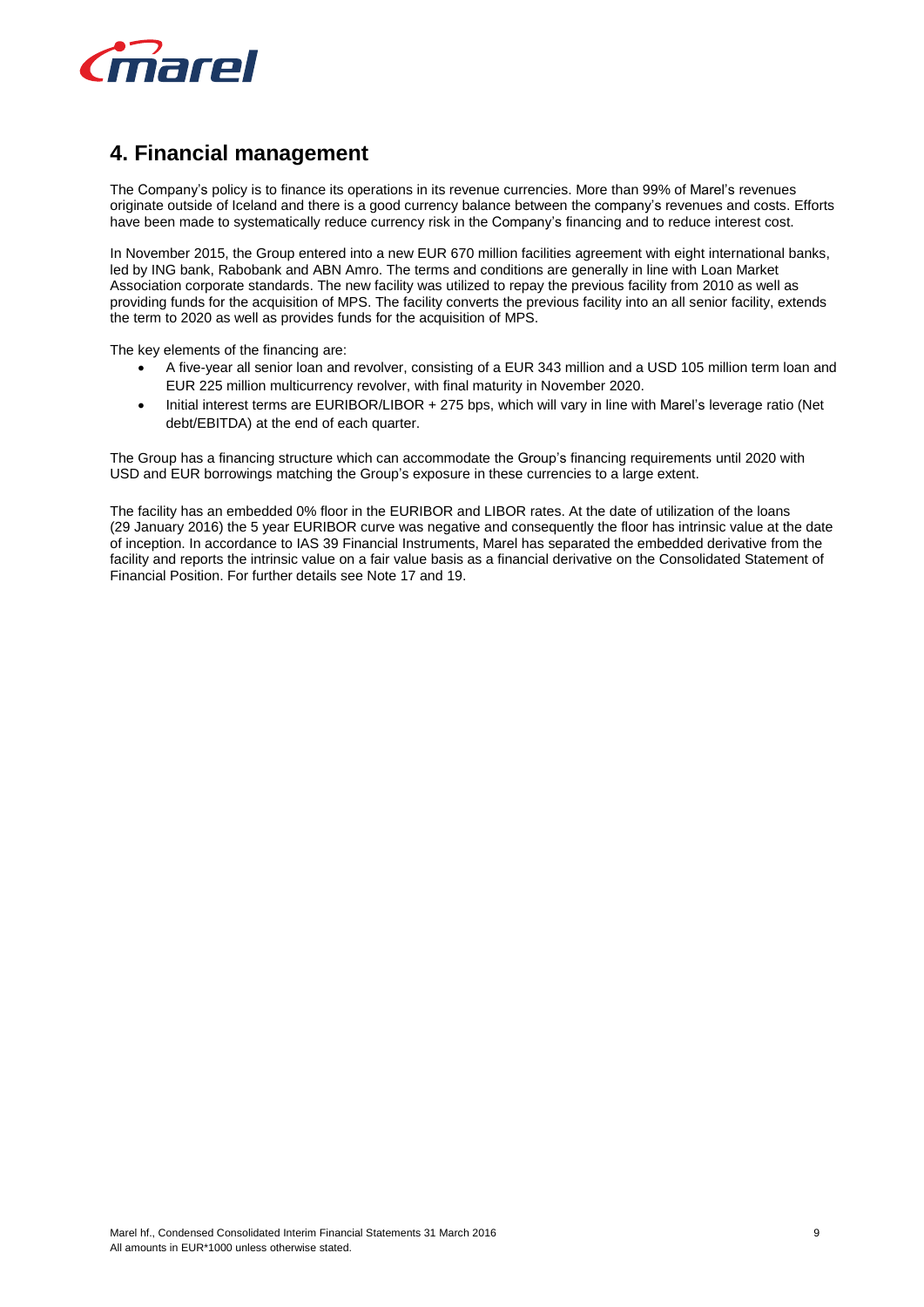

## **5. Segment information**

### **Operating segments**

The identified operating segments comprise the three industries, which are the reporting segments. These operating segments form the basis for managerial decision taking. The following summary describes the operations in each of the Group's reportable segments:

- Poultry processing: Our poultry processing product range offers integrated systems for processing broilers, turkeys and ducks.
- Fish processing: Marel provides advanced equipment and systems for salmon and whitefish processing, both farmed and wild, onboard and ashore.
- Meat processing: Our Meat Industry specializes in the key processes of slaughtering, deboning and trimming, case ready, wastewater treatment and food logistic systems.
- The 'Others' segment includes the holding companies as well as any revenues, result from operations and assets which do not belong to the three core industries.

The reporting entities are reporting their revenues per operating segment based on the industry for which the customer is using Marel's product range. Therefore inter-segment revenues do not exist, only intercompany revenues within the same segment.

Results are monitored and managed at the operating segment level, up to the result from operations. The Group's CEO reviews the internal management reports of each segment on a monthly basis. The business of the Company is not highly seasonable; fluctuations between quarters are mainly due to timing of receiving orders and completion of orders. Decisions on tax and financing structures including cash and cash equivalents are taken at a corporate level, therefore no financial income and expenses nor tax are allocated to the operating segments. The profit or loss per operating segment is the adjusted result from operations (before refocusing costs and amortization of acquisition related intangible assets); finance costs and taxes are reported in the column Total.

Intercompany transactions are entered into at arm's length terms and conditions comparable to those available to unrelated parties. Information on assets per operating segment is reported; however, decisions on liabilities are taken at a corporate level and as such are not included in this disclosure.

The Company has changed its internal reporting structure of the segments and the allocation of operating expenses to these three operating segments from 1 January 2016 to reflect the new organizational structure. Allocation to these three operating segments is mainly done based on a detailed review of equipment revenues and installed base for segments where the customers operate in. The Company is now managed on the basis of three industries with functions that work across all segments to effectively manage business operations. Comparative amounts in this note to the Condensed Consolidated Interim Financial Statements have been restated. The change into three operating segments does not have any impact on consolidated revenue, operational profit or net profit.

### **The segment information for the period ended 31 March 2016 is as follows:**

|                                                       | <b>Poultry</b> | Fish    | Meat    | <b>Others</b> | Total     |
|-------------------------------------------------------|----------------|---------|---------|---------------|-----------|
|                                                       | 124,441        | 31,514  | 63,256  | 1,420         | 220,631   |
|                                                       | 17,757         | 2,324   | 9,522   | 1,520         | 31,123    |
| Amortization of acquisition-related intangible assets |                |         |         |               | (4, 547)  |
|                                                       |                |         |         |               | 26.576    |
|                                                       |                |         |         |               | (8,948)   |
|                                                       |                |         |         |               | 17,628    |
|                                                       |                |         |         |               | (3,876)   |
| Profit (loss) for the period                          |                |         |         |               | 13,752    |
|                                                       | 608,072        | 102,208 | 654,360 | 34,704        | 1,399,344 |
|                                                       | (4,238)        | (1,092) | (6,262) | (16)          | (11,608)  |
|                                                       |                |         |         |               |           |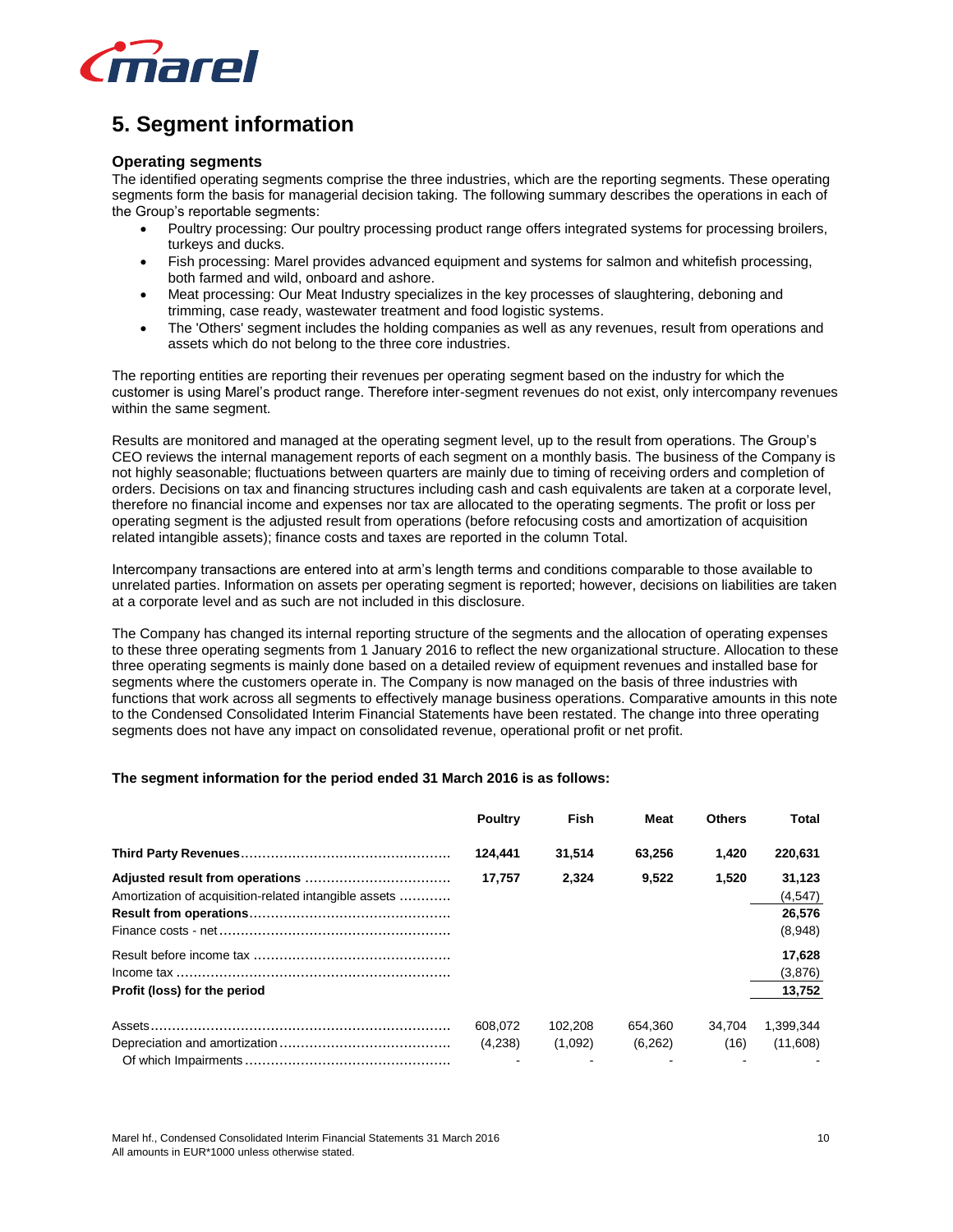

The segment information for the period ended 31 March 2015 is as follows:

|                              | <b>Poultry</b>     | Fish              | Meat                         | <b>Others</b>                 | Total                            |
|------------------------------|--------------------|-------------------|------------------------------|-------------------------------|----------------------------------|
|                              | 125.599            | 31.121            | 49.738                       | 2,853                         | 209,311                          |
|                              | 19.499             | 2,636             | 1.982                        | (280)                         | 23.837<br>(7, 593)               |
|                              |                    |                   |                              |                               | 16.244<br>(12)                   |
|                              |                    |                   |                              |                               | 16.232<br>(3,612)                |
| Profit (loss) for the period |                    |                   |                              |                               | 12,620                           |
|                              | 585.169<br>(4.274) | 99.786<br>(2,378) | 136.229<br>(3, 130)<br>(115) | 118.135<br>(3,367)<br>(2,364) | 939.319<br>(13, 149)<br>(2, 479) |

## **6. Refocusing costs**

In the Consolidated Statement of Comprehensive Income and Note 5 Segment information, refocusing costs are shown separately in order to give transparency on the ordinary business, excluding these costs. Refocusing costs are defined as the costs in relation to the Simpler, Smarter & Faster program of the Group. This program started in January 2014 and was successfully concluded in 2015 with the following goals:

- Combine business units that serve the same customer needs and rely on the same technical capabilities.  $\bullet$
- Optimize the manufacturing footprint to balance utilization of resources within the Company.  $\bullet$

The refocusing costs consist of:

| YTD  | YTD   |
|------|-------|
| 2016 | 2015  |
|      | 320   |
|      | 6.301 |
|      | 972   |
|      | 7.593 |

By nature of cost:

| vтn  | YTD   |
|------|-------|
| 2016 | 2015  |
|      | 2.246 |
|      | 227   |
|      | 115   |
|      | 3.795 |
|      | 1,210 |
|      | 7.593 |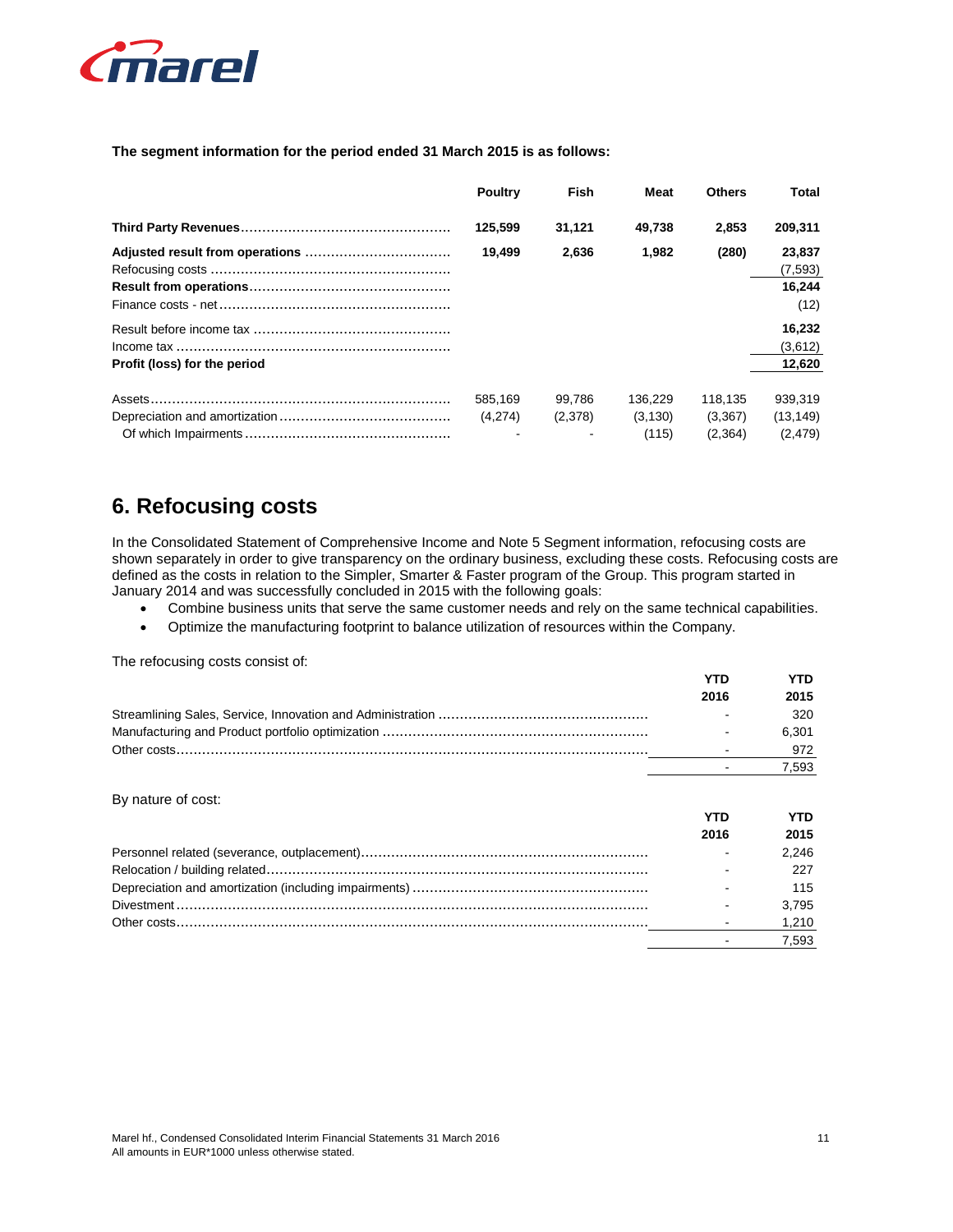

Refocusing costs are presented in the Consolidated Statement of Comprehensive Income as follows:

| 2016 | 2015  |
|------|-------|
|      | 1.869 |
|      | 152   |
|      | 169   |
|      | 1.609 |
|      | 3,794 |
|      | 7.593 |

## 7. Expenses by nature

| YTD     | YTD     |
|---------|---------|
| 2016    | 2015    |
| 72.700  | 75.173  |
| 83.871  | 73.603  |
| 11.608  | 13.150  |
| 3.322   | 4.392   |
| 22.554  | 26,749  |
| 194.055 | 193.067 |

## 8. Net Finance costs

|                 | YTD      | YTD      |
|-----------------|----------|----------|
| Finance costs:  | 2016     | 2015     |
|                 | (6, 443) | (2,804)  |
|                 | (1,616)  | (687)    |
|                 | (1,021)  |          |
|                 | (9,080)  | (3, 491) |
| Finance income: |          |          |
|                 | 132      | 53       |
|                 |          | 3,426    |
|                 | 132      | 3.479    |
|                 | (8.948)  | (12)     |

The Group's net finance cost increase significantly between years as borrowings increase due to the acquisition of MPS. Interest on borrowings in Q1 2016 is exceptionally high due to one off repayment fee (EUR 2,424) on the junior loan acquired in Q1 2015. Other finance costs in Q1 2016 increase due to new capitalized finance charges in connection with the new facility as well as revaluation of the embedded derivative increases finance cost by EUR 309.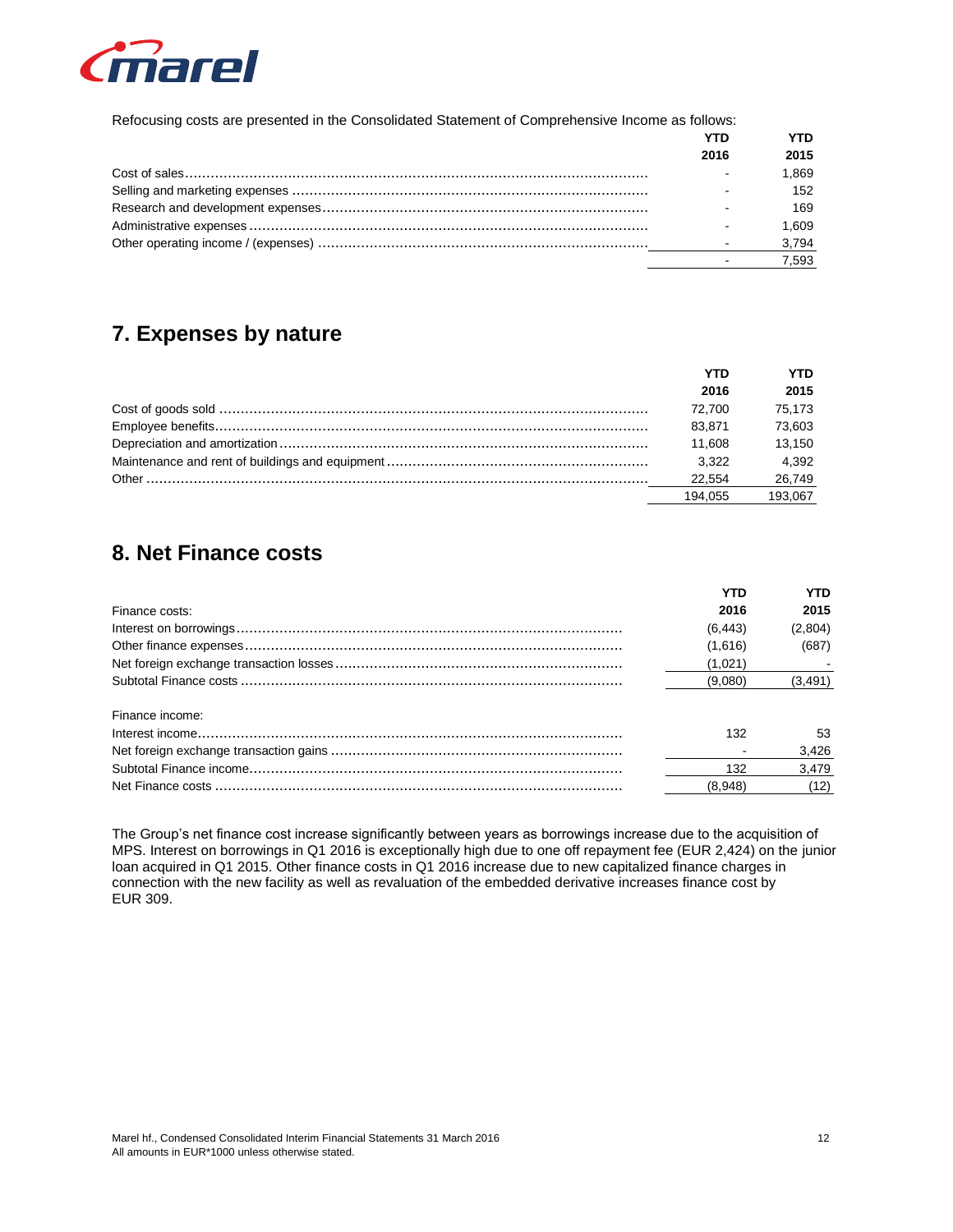

## 9. Income tax

|                                                                             | YTN     | νTΠ     |
|-----------------------------------------------------------------------------|---------|---------|
| Income tax recognized in the Consolidated Statement of Comprehensive Income | 2016    | 2015    |
|                                                                             | (4.148) | (3.651) |
|                                                                             | 272     | 39      |
|                                                                             | (3.876) |         |

The tax on the Group's profit before tax differs from the theoretical amount that would arise using the weighted average tax rate applicable to profits of the consolidated companies as follows:

| Reconciliation of effective income tax                   | <b>YTD 2016</b> |       | <b>YTD 2015</b> |               |
|----------------------------------------------------------|-----------------|-------|-----------------|---------------|
|                                                          |                 | $\%$  |                 | $\frac{0}{2}$ |
|                                                          | 17,628          |       | 16,232          |               |
|                                                          | (3,526)         | 20.0  | (3,246)         | 20.0          |
|                                                          | (755)           | 4.3   | (1,834)         | 11.3          |
|                                                          | (4,281)         | 24.3  | (5,080)         | 31.3          |
|                                                          | (64)            | 0.4   | 296             | (1.8)         |
|                                                          | 811             | (4.6) | 794             | (4.9)         |
|                                                          | (36)            | 0.2   | 103             | (0.6)         |
|                                                          | (86)            | 0.5   | (25)            | 0.2           |
|                                                          | (11)            | 0.1   | 57              | (0.4)         |
|                                                          | (54)            | 0.3   | 384             | (2.4)         |
|                                                          | (155)           | 0.9   | (141)           | 0.9           |
| Tax charge included in the profit or loss for the period | (3,876)         | 22.0  | (3,612)         | 22.3          |

The Group believes that its accruals for tax liabilities are adequate for all open tax years based on its assessment of many factors, including interpretations of tax laws and prior experience.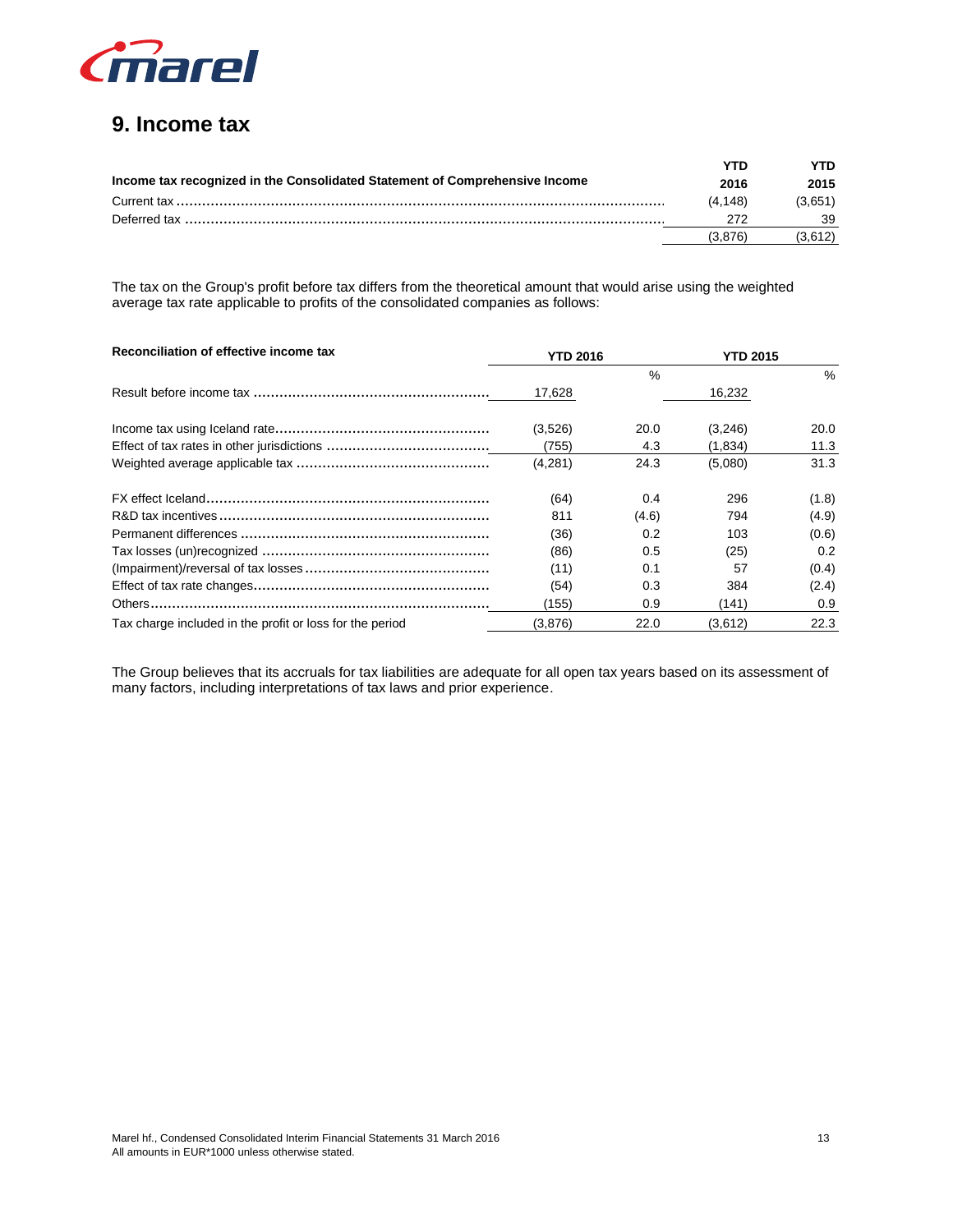

## **10. Earnings per share**

Basic earnings per share is calculated by dividing the net profit attributable to shareholders by the weighted average number of ordinary shares in issue during the period, excluding ordinary shares purchased by the Company and held as treasury shares.

#### **Basic earnings per share (EUR cent per share)**

| <b>YTD</b> | <b>YTD</b> |
|------------|------------|
| 2016       | 2015       |
| 13,752     | 12.620     |
| 711,633    | 727,778    |
| 1.93       | 1.73       |
| <b>YTD</b> | <b>YTD</b> |
| 2016       | 2015       |
| 12.181     | 12,822     |
| 711,633    | 727,778    |
| 1.71       | 1.76       |

The diluted earnings per share is calculated by adjusting the weighted average number of ordinary shares outstanding to assume conversion of all dilutive potential ordinary shares. The Company has one category of dilutive potential ordinary shares: share options. For the share options a calculation is done to determine the number of shares that could have been acquired at fair value (determined as the average annual market share price of the Company's shares) based on the monetary value of the subscription rights attached to outstanding share options. The number of shares calculated as above is compared with the number of shares that would have been issued assuming the exercise of the share options.

#### **Diluted earnings per share (EUR cent)**

|                                                                                          | YTD     | <b>YTD</b> |  |
|------------------------------------------------------------------------------------------|---------|------------|--|
|                                                                                          | 2016    | 2015       |  |
|                                                                                          | 13.752  | 12.620     |  |
|                                                                                          | 711.633 | 727.778    |  |
|                                                                                          | 3,036   | 2,203      |  |
| Weighted average number of outstanding shares for diluted earnings per share (thousands) | 714,669 | 729,981    |  |
|                                                                                          | 1.92    | 1.73       |  |
|                                                                                          |         |            |  |

|                                                                                          | YTD     | YTD     |  |
|------------------------------------------------------------------------------------------|---------|---------|--|
|                                                                                          | 2016    | 2015    |  |
| Comprehensive income used to determine diluted earnings per share                        | 12.181  | 12.822  |  |
| Weighted average number of outstanding shares in issue (thousands)                       | 711.633 | 727.778 |  |
|                                                                                          | 3.036   | 2,203   |  |
| Weighted average number of outstanding shares for diluted earnings per share (thousands) | 714,669 | 729,981 |  |
|                                                                                          | 1.70    | 1.76    |  |
|                                                                                          |         |         |  |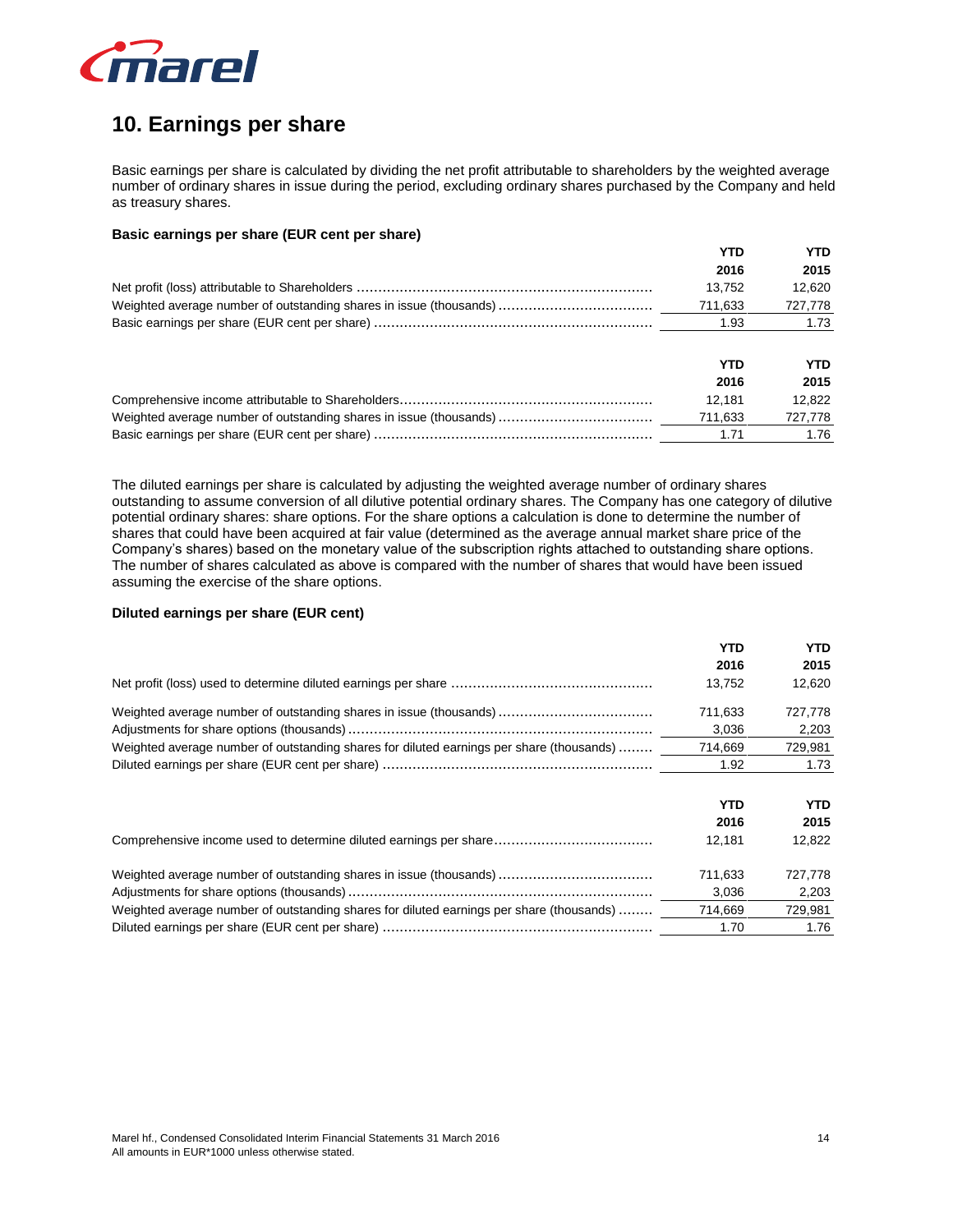

## 11. Property, plant and equipment

|                                  | Land $&$  | Plant &   | Vehicles & |            |
|----------------------------------|-----------|-----------|------------|------------|
|                                  | buildings | machinery | equipment  | Total      |
| At 1 January 2016                |           |           |            |            |
|                                  | 105.966   | 66.899    | 40.807     | 213,672    |
|                                  | (37, 952) | (50, 457) | (36, 258)  | (124, 667) |
|                                  | 68,014    | 16.442    | 4,549      | 89,005     |
|                                  |           |           |            |            |
| Three months ended 31 March 2016 |           |           |            |            |
|                                  | 68,014    | 16,442    | 4,549      | 89,005     |
|                                  | 147       | (20)      | (186)      | (59)       |
|                                  | (194)     | (68)      | 5          | (257)      |
|                                  | 2,550     | 2,424     | 400        | 5,374      |
|                                  | 12,519    | 4,447     | 375        | 17,341     |
|                                  | (680)     | (1, 125)  | (427)      | (2,232)    |
|                                  | 82,356    | 22,100    | 4,716      | 109,172    |
|                                  |           |           |            |            |
| At 31 March 2016                 |           |           |            |            |
|                                  | 124,639   | 88.120    | 39.873     | 252,632    |
|                                  | (42, 283) | (66, 020) | (35, 157)  | (143, 460) |
|                                  | 82,356    | 22,100    | 4,716      | 109,172    |
|                                  |           |           |            |            |

Depreciation of property, plant and equipment analyzes as follows in the Consolidated Statement of Comprehensive Income:

|       | YTD   |
|-------|-------|
| 2016  | 2015  |
| 1.259 | 1.291 |
| 164   | 172   |
| 73    | 99    |
| 736   | 478   |
| 2.232 | 2.040 |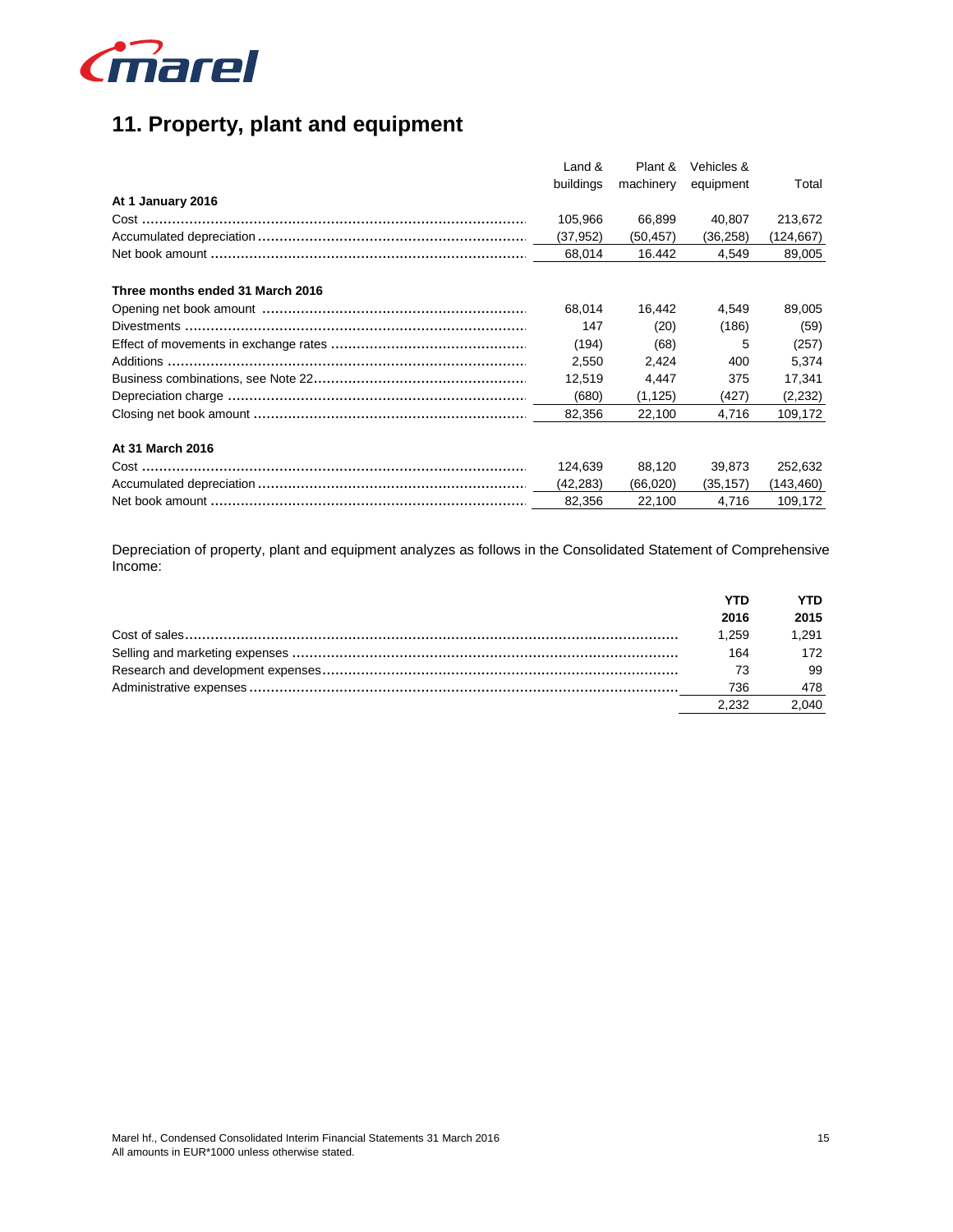

## **12. Intangible assets and Goodwill**

|                                  |                 | Technology | Customer<br>relations, |           |                         |
|----------------------------------|-----------------|------------|------------------------|-----------|-------------------------|
|                                  |                 | & Develop- | Patents &              |           | Other Total other       |
|                                  | <b>Goodwill</b> |            | ment costs Trade name  |           | Intangibles Intangibles |
| At 1 January 2016                |                 |            |                        |           |                         |
|                                  | 389,407         | 148,735    | 56,842                 | 32,665    | 238,242                 |
|                                  |                 | (82, 204)  | (30,201)               | (18,819)  | (131, 224)              |
|                                  | 389,407         | 66,531     | 26,641                 | 13,846    | 107,018                 |
|                                  |                 |            |                        |           |                         |
| Three months ended 31 March 2016 |                 |            |                        |           |                         |
|                                  | 389,407         | 66,531     | 26,641                 | 13,846    | 107,018                 |
|                                  | 246,133         | 54,937     | 120,268                | 23,600    | 198,805                 |
|                                  | (998)           | (430)      | (512)                  | (17)      | (959)                   |
|                                  |                 | 3,301      |                        | 1,598     | 4,899                   |
|                                  |                 | (3,680)    | (2,390)                | (3,306)   | (9,376)                 |
|                                  | 634,542         | 120,659    | 144,007                | 35,721    | 300,387                 |
|                                  |                 |            |                        |           |                         |
| At 31 March 2016                 |                 |            |                        |           |                         |
|                                  | 634,542         | 206,942    | 175,919                | 57,991    | 440,852                 |
|                                  |                 | (86, 283)  | (31, 912)              | (22, 270) | (140, 465)              |
|                                  | 634,542         | 120,659    | 144,007                | 35,721    | 300,387                 |

The additions for 2016 predominantly comprise internally generated assets of EUR 4,899 (31 December 2015: EUR 20,267) for product development costs and for development of software products.

Amortization of intangible assets analyzes as follows in the Consolidated Statement of Comprehensive Income:

| YTD   | YTD   |
|-------|-------|
| 2016  | 2015  |
| 2.868 | 20    |
| 1.508 | 151   |
| 3,874 | 7.062 |
| 1.126 | 1,397 |
| 9.376 | 8,630 |
|       |       |

### **Impairment testing**

The Group tested at the end of 2015 whether goodwill and infinite intangible assets had suffered any impairment and the conclusion was there were no triggers indicating that impairment was necessary. At the end of Q1 2016, there is no reason to deviate from the conclusions taken at year-end.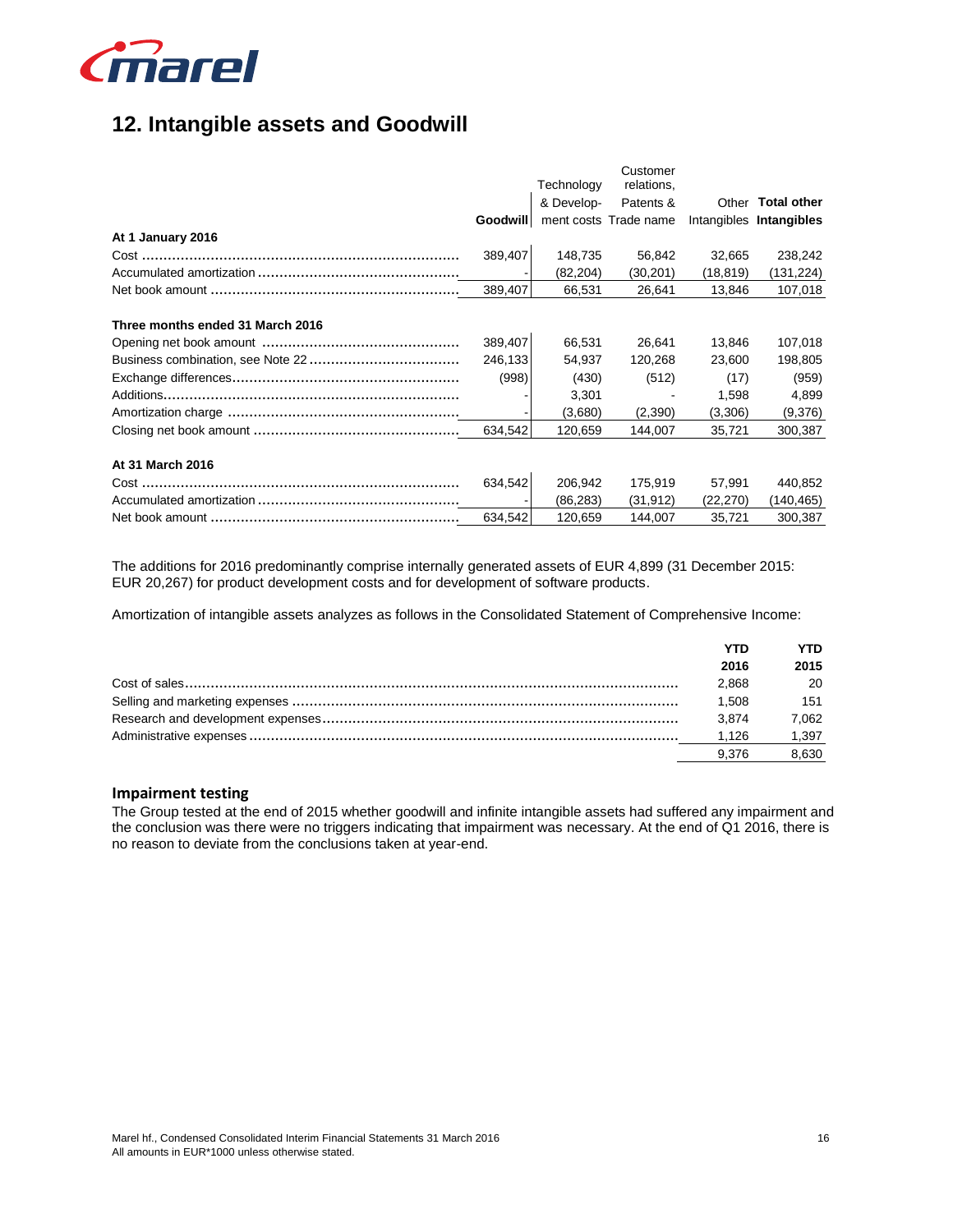

## **13. Deferred income tax**

Deferred income taxes are calculated in full on temporary differences under the liability method. The gross movement on the deferred income tax account is as follows:

| At 1 January 2016 | (5,914)   |
|-------------------|-----------|
|                   | (182)     |
|                   | 326       |
|                   | (54)      |
|                   | (51,806)  |
|                   |           |
| At 31 March 2016  | (57, 525) |

Deferred income tax assets and liabilities are offset when there is a legally enforceable right to set off current tax assets against current tax liabilities and when the deferred income taxes relate to the same fiscal authority.

The following amounts, determined after appropriate offsetting, are shown in the Consolidated Statement of Financial Position.

| 31/03     | 31/12     |
|-----------|-----------|
| 2016      | 2015      |
| 9,539     | 10,029    |
| (67,064)  | (15, 943) |
| (57, 525) | (5.914)   |

### **14. Inventories**

There were no material reversals of write-downs to net realizable value. The write-downs recognized following a recoverability analysis are included in Cost of sales.

## **15. Assets and liabilities held for sale**

In 2015, management committed to a plan to transfer production facilities from the Bornholm facility in Denmark to other Marel locations in Denmark and Slovakia, and sell the real estate in Bornholm. The business was serving multiple Marel segments. The real estate was presented as Assets held for sale for EUR 1.6 million as at 31 December 2015. The deal was finalized on 3 June 2015 and the assets have been transferred per 1 January 2016.

#### **Norfo ejendomme A/S**

#### **Assets held for sale**

| Value 3  | 576 |  |
|----------|-----|--|
|          |     |  |
| Value 31 |     |  |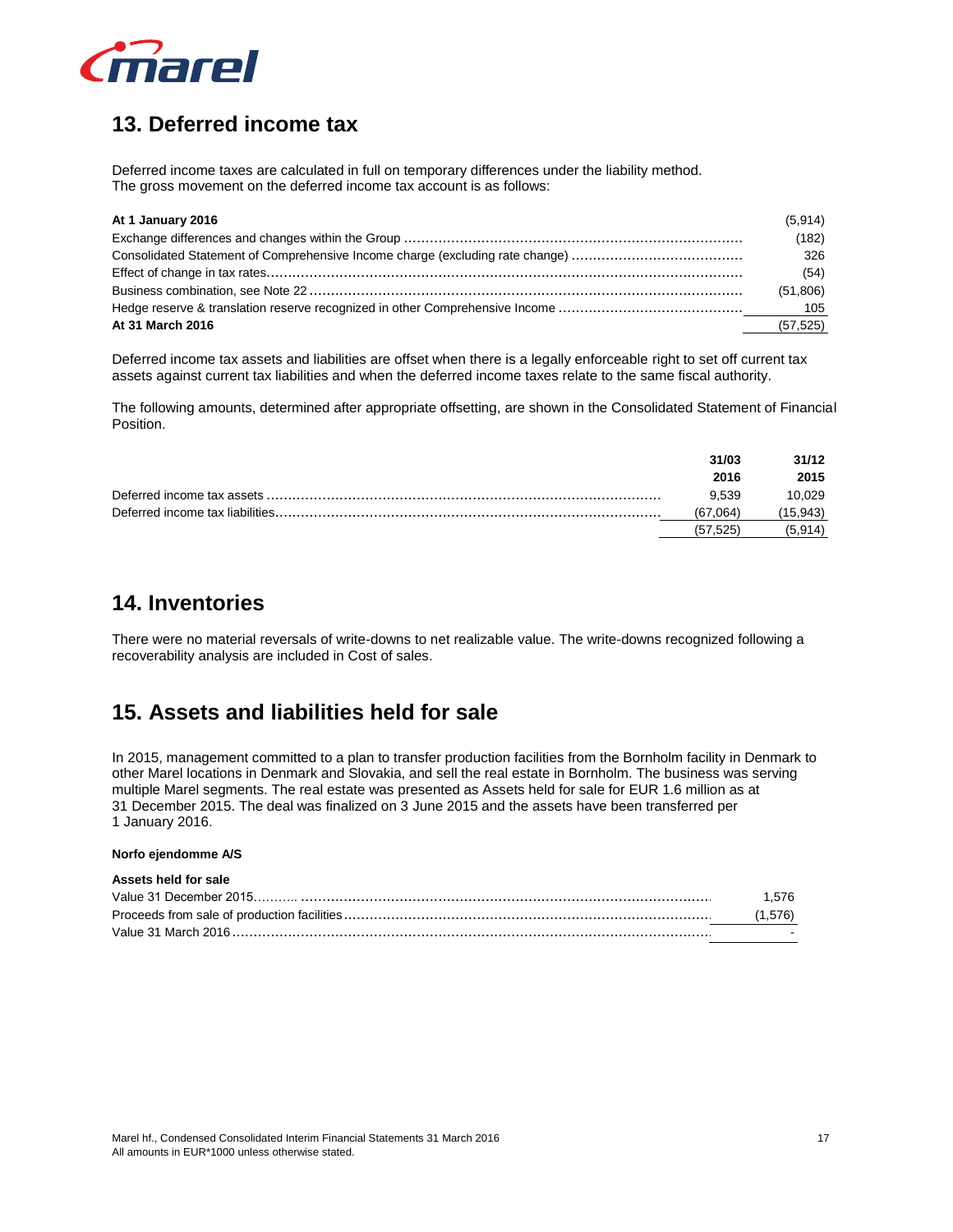

In 2015, management committed to a plan to transfer production facilities from the Des Moines facility in the United States of America to the Gainesville (Georgia) production facility in the United States of America and sell the real estate in Des Moines. The production facility in Des Moines is serving the Meat segment. The real estate was presented as Assets held for sale for EUR 2.2 million as at 31 December 2015 and is valued at the lower of its carrying amount and its fair value less costs to sell. The deal was finalized and assets have been transferred prior to 31 March 2016.

#### **Marel Meat Processing Inc.**

### **Assets held for sale**

| Value 31 December 2015                      |  |
|---------------------------------------------|--|
| Proceeds from sale of production facilities |  |
| Value 31 March 2016                         |  |

### **16. Equity**

| <b>Share Capital</b>    | Ordinary shares<br>(thousands) | Treasury shares<br>(thousands) | Outstanding<br>number of shares<br>(thousands) |  |
|-------------------------|--------------------------------|--------------------------------|------------------------------------------------|--|
|                         | 735,569                        | (6,958)                        | 728,611                                        |  |
|                         |                                | (6,000)                        | (6,000)                                        |  |
|                         |                                | 3,122                          | 3,122                                          |  |
|                         | 735,569                        | (9,836)                        | 725,733                                        |  |
|                         | 100.00%                        | 1.34%                          | 98.66%                                         |  |
|                         |                                | (25,000)                       | (25,000)                                       |  |
|                         |                                | 3,933                          | 3,933                                          |  |
|                         | 735,569                        | (30, 903)                      | 704,666                                        |  |
|                         | 100.00%                        | 4.20%                          | 95.80%                                         |  |
|                         |                                | 10,800                         | 10,800                                         |  |
|                         | 735,569                        | (20, 103)                      | 715,466                                        |  |
|                         | 100.00%                        | 2.73%                          | 97.27%                                         |  |
|                         |                                |                                |                                                |  |
|                         |                                | 31/03                          | 31/12                                          |  |
| Class of share capital: |                                | 2016                           | 2015                                           |  |
|                         |                                | 6,544                          | 6,445                                          |  |
|                         |                                |                                |                                                |  |

The total authorized number of ordinary shares is 735.6 million shares (31 December 2015: 735.6 million shares) with a par value of ISK 1 per share. All issued shares are fully paid. Holders of ordinary shares are entitled to dividends as declared from time to time and are entitled to one vote per share at shareholders meetings of the Company.

Share premium................................................................................................................................ 293,204 ................................ 277,055 .....................................

Total share premium reserve ................................................................................................294................................ ,076 277,919 ...................................................

Reserve for share based payments ................................................................................................ 872................................ 864 ...........................................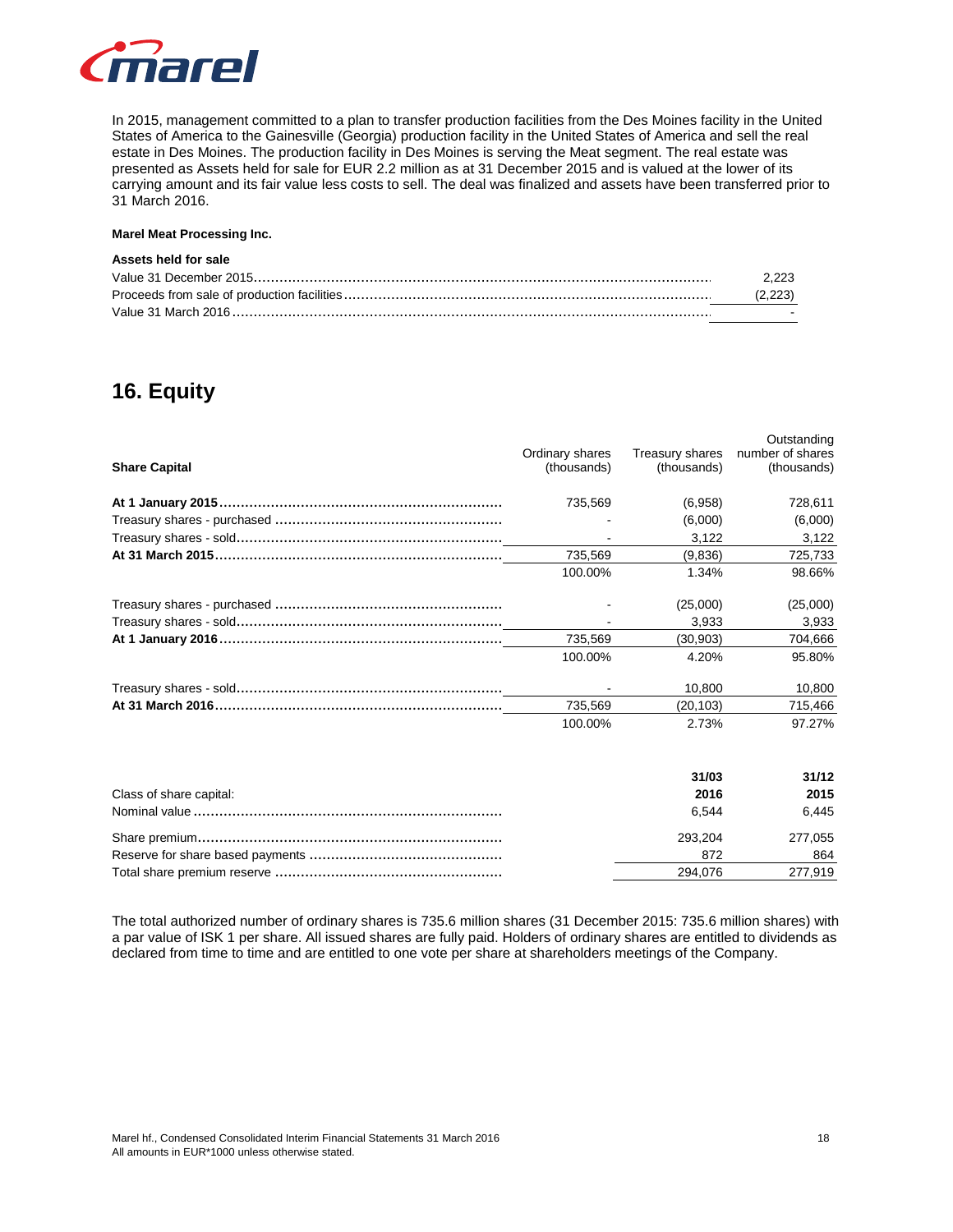

## 17. Borrowings

|              | 31/03   | 31/12   |
|--------------|---------|---------|
| Non-current: | 2016    | 2015    |
|              | 493.144 | 217.272 |
|              | 13      | - 15    |
|              | 493.157 | 217.287 |
| Current:     |         |         |
|              | 24.140  | 18,449  |
|              | 517.297 | 235,736 |
|              |         |         |
|              | 517.284 | 235.721 |
|              | 13      | 15      |
|              | 517.297 | 235.736 |

| Liabilities in currency recorded in EUR | <b>Secured</b><br>bank<br>loans | <b>Capitalized</b><br>finance<br>charges | <b>Embedded</b><br><b>Derivative</b> | <b>Finance lease</b><br>liabilities | Total<br>31/03 2016 | Total<br>31/12 2015 |
|-----------------------------------------|---------------------------------|------------------------------------------|--------------------------------------|-------------------------------------|---------------------|---------------------|
|                                         | 445,000                         | (14, 160)                                | (4,585)                              |                                     | 426.255             | 131,794             |
|                                         | 92,805                          | (2,821)                                  |                                      |                                     | 89.984              | 103.927             |
|                                         | 1,045                           |                                          |                                      |                                     | 1.045               |                     |
| Liabilities in other currencies         |                                 |                                          |                                      | 13                                  | 13                  | 15                  |
|                                         | 538,850                         | (16,981)                                 | (4,585)                              | 13                                  | 517,297             | 235,736             |
|                                         | (30,000)                        | 4.641                                    | 1.219                                |                                     | (24, 140)           | (18,449)            |
|                                         | 508.850                         | (12.340)                                 | (3,366)                              | 13                                  | 493.157             | 217.287             |

| 2016                                        | Secured    | Capitalized<br>finance |            | Embedded Finance lease | Total   |
|---------------------------------------------|------------|------------------------|------------|------------------------|---------|
| Annual maturity of non-current liabilities: | bank loans | charges                | Derivative | liabilities            | 2016    |
|                                             | 30.000     | (4,641)                | (884)      |                        | 24.475  |
|                                             | 30.000     | (4,641)                | (1,055)    | 13                     | 24.317  |
|                                             | 30.000     | (3,058)                | (786)      |                        | 26.156  |
|                                             | 418.850    |                        | (641)      |                        | 418.209 |
|                                             |            |                        |            |                        |         |
|                                             |            |                        |            |                        |         |
|                                             | 508.850    | (12.340)               | (3.366)    |                        | 493.157 |

| 2015<br>Annual maturity of non-current liabilities: | Secured<br>bank loans | apitalized:<br>finance<br>charges | Derivative | Embedded Finance lease<br>liabilities | Total<br>2015 |
|-----------------------------------------------------|-----------------------|-----------------------------------|------------|---------------------------------------|---------------|
|                                                     | 20,000                | (1,551)                           |            |                                       | 18.449        |
|                                                     | 150.243               | (1.420)                           |            | 15                                    | 148.838       |
|                                                     | 50,000                |                                   |            |                                       | 50.000        |
|                                                     |                       |                                   |            |                                       |               |
|                                                     |                       |                                   |            |                                       |               |
|                                                     |                       |                                   |            |                                       |               |
|                                                     | 220.243               | (2.971)                           |            | 15                                    | 217.287       |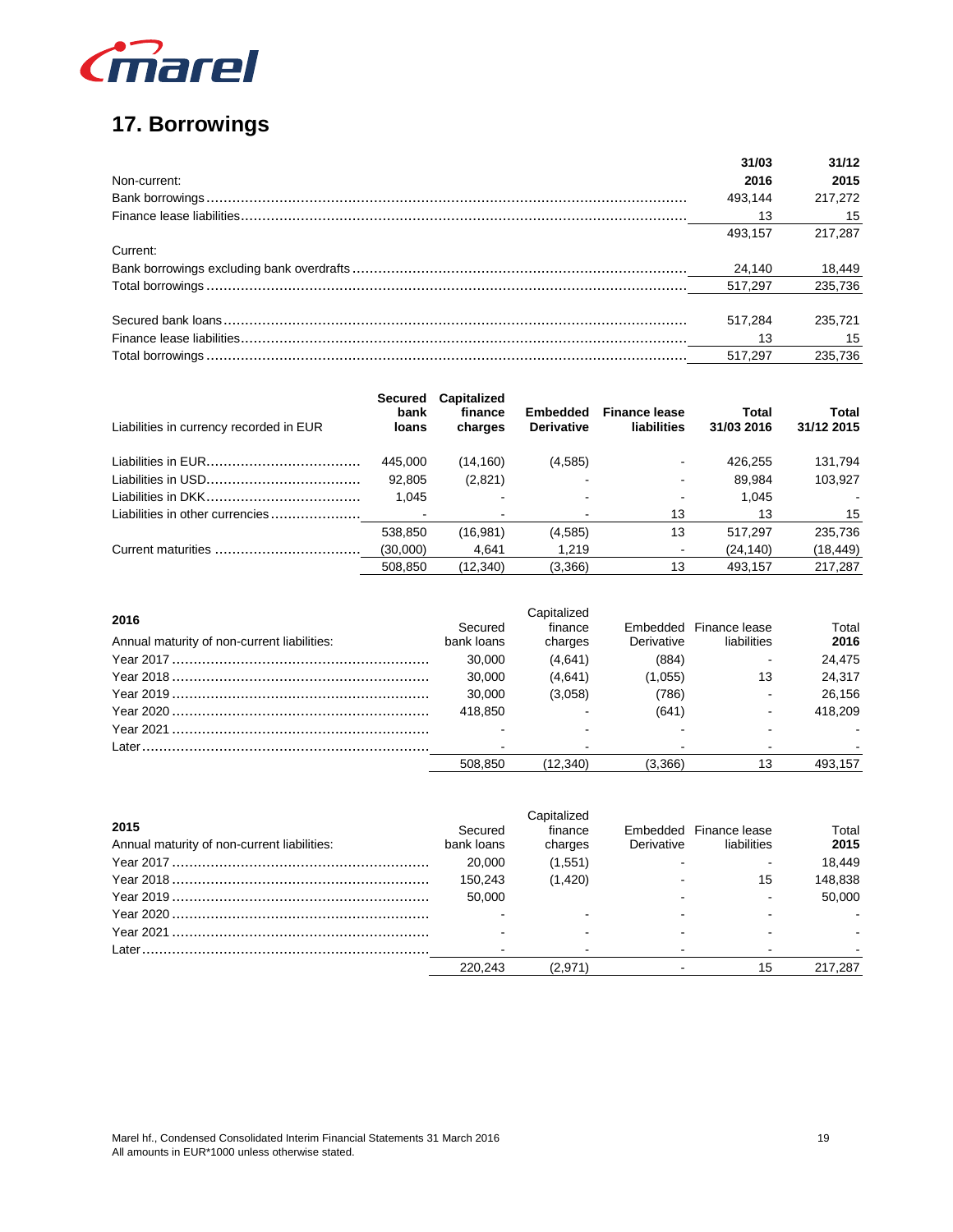

As of 31 March 2016, interest bearing debt amounted to EUR 538,863 (2015: EUR 240,258), of which EUR 537,818 (2015: EUR 240,258) are secured against shares that Marel hf. holds in certain subsidiaries. Lease liabilities are effectively secured as the rights to the leased asset revert to the lessor in the event of default.

The Group loan agreements contain various restrictive covenants, relating to interest cover and leverage. At 31 March 2016 and at year end 2015 the Group complies with all restrictive covenants.

The Group has the following headroom in committed ancillary facilities:

|                | 31/03  | 31/12  |  |
|----------------|--------|--------|--|
| Floating rate: | 2016   | 2015   |  |
|                |        |        |  |
|                | 77.673 | 73.517 |  |
|                | 77.673 | 73.517 |  |

### **18. Provisions**

|                                    | Guarantee | Pension<br>commitments commitments | Refocusing<br>provisions | Other<br>Provisions | Total    |
|------------------------------------|-----------|------------------------------------|--------------------------|---------------------|----------|
| At 1 January 2015                  | 5.381     | 5,102                              | 5.911                    | 306                 | 16.700   |
|                                    | (1, 143)  |                                    | (799)                    | (113)               | (2,055)  |
|                                    | 2,157     | 1,715                              | 3,429                    | 560                 | 7,861    |
|                                    | 130       | (443)                              | (6, 495)                 | 204                 | (6,604)  |
| At 31 December 2015                | 6,525     | 6,374                              | 2,046                    | 957                 | 15,902   |
| At 1 January 2016                  | 6.525     | 6.374                              | 2.046                    | 957                 | 15,902   |
|                                    | (418)     |                                    | (14)                     | (187)               | (619)    |
| Business combinations, see Note 22 | 1.376     | 111                                | 500                      | 7.547               | 9,534    |
|                                    |           | 87                                 |                          | 415                 | 502      |
|                                    | (52)      | 104                                | (1,025)                  | (444)               | (1, 417) |
| At 31 March 2016                   | 7.431     | 6.676                              | 1.507                    | 8.288               | 23,902   |

\*) Including the provision for early retirement rights, which has increased to EUR 3,744 at 31 March 2016 (31 December 2015: EUR 3,541).

|                              | 31/03  | 31/12  |
|------------------------------|--------|--------|
| Analysis of total provisions | 2016   | 2015   |
|                              | 17.326 | 8.959  |
|                              | 6.576  | 6,943  |
|                              | 23.902 | 15.902 |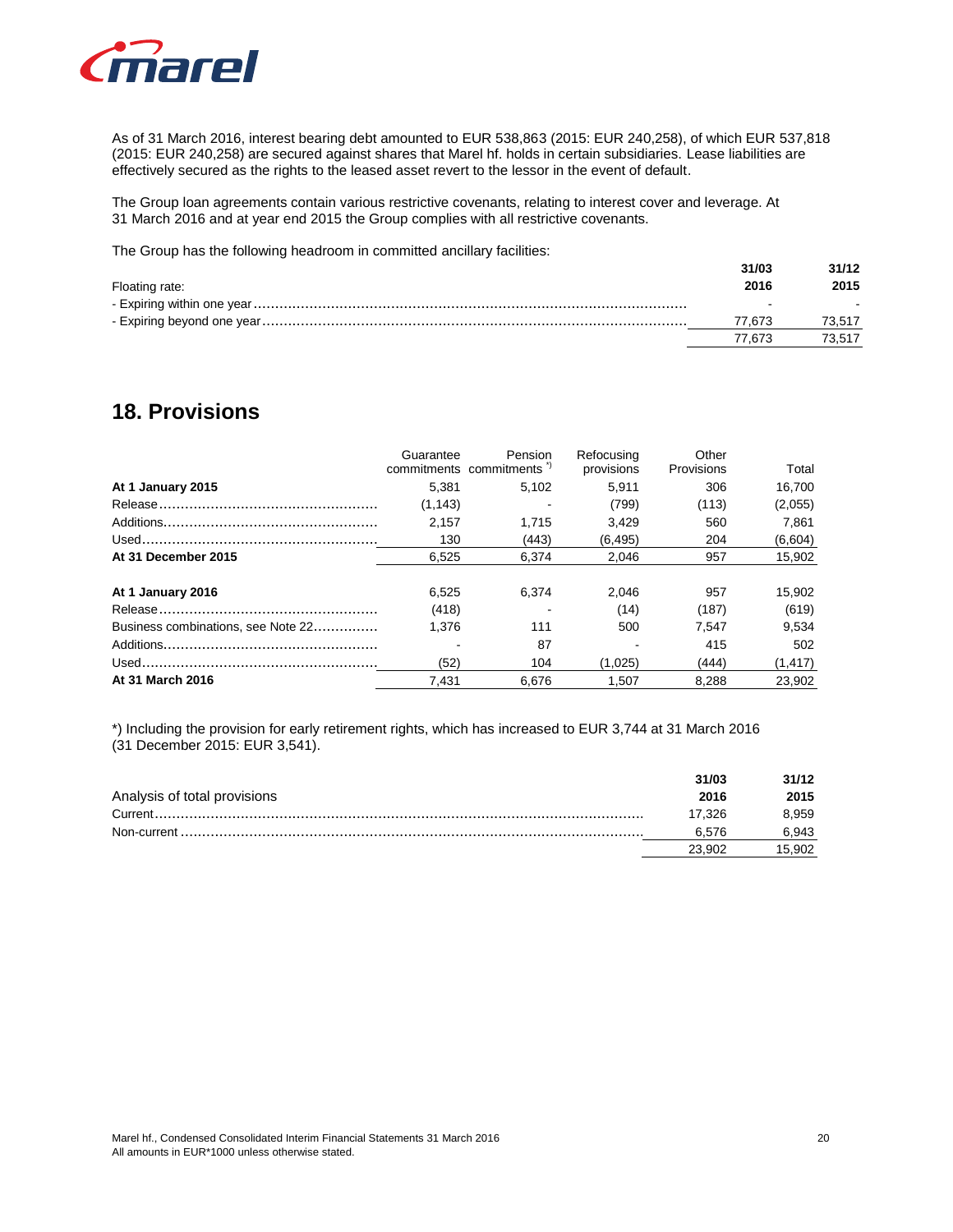

## **19. Derivative financial instruments**

#### **Interest-rate swap**

To protect Marel from fluctuations in Euribor-EUR-Reuters/Libor-BBA and in accordance with the interest hedge policy Marel has entered into interest rate swaps (the hedging instruments) to receive floating interest and to pay fixed interest.

The notional principal amount of the outstanding interest rate swap contracts at 31 March 2016 was EUR 137,949 (31 December 2015: EUR 139,061).

In relation to the refinancing utilized on the 29 January 2016 Marel plans to enter into further interest rate swaps during Q2 2016 to be in line with its risk management policy to have 50 -70% of its exposure to changes in interest rates hedged for 3 – 5 years.

### **FX Forwards**

With the acquisitions of MPS, Marel has acquired FX forward contracts with principal of approximately EUR 3.8 million and market to market value of EUR 0.1 million. The forward swaps were used for hedging purposes of projects in USD and CAD. These contracts will be held to maturity and Marel's currency risk policy will be applied for future transactions.

| 2016                                                                 | Currency   | <b>Principal</b> | Maturity        | Interest % |
|----------------------------------------------------------------------|------------|------------------|-----------------|------------|
|                                                                      | USD        | 70,000           | 2016            | 1.8%       |
|                                                                      | <b>EUR</b> | 50,000           | 2016            | $3.1\%$    |
|                                                                      | USD        | 55,000           | 2017            | 2.4%       |
|                                                                      | <b>EUR</b> | 6,000            | 2017            | 0.8%       |
|                                                                      | <b>EUR</b> | 25,000           | 2017            | 0.1%       |
|                                                                      | <b>EUR</b> | 55,000           | 2018            | 0.2%       |
|                                                                      | USD        | 60,000           | 2018            | 2.2%       |
| Embedded floor (0,00% cap on interest rates in financing agreements) | <b>EUR</b> | 445,000          | 2020            | $0.0\%$    |
| FX EUR DKK interest rate SWAP (EUR fixed, DKK floating)              | <b>EUR</b> | 1.079            | 2027            | 5.2%       |
| <b>FX Forwards</b>                                                   | Currency   | Principal        | <b>Maturity</b> | Av. Rate   |
|                                                                      | USD        | 3,936            | 2016            | 1.119      |
|                                                                      | <b>USD</b> | 98               | 2017            | 1.552      |
|                                                                      | CAD        | 308              | 2016            | 1.393      |
| 2015                                                                 | Currency   | <b>Principal</b> | Maturity        | Interest % |
|                                                                      | USD        | 70.000           | 2016            | 1.8%       |

| <b>2019</b> | <b>VULLEILV</b> | <b>THILLIPAL</b> |      | $m$ aturity interest /0 |
|-------------|-----------------|------------------|------|-------------------------|
|             | USD             | 70.000           | 2016 | 1.8%                    |
|             | <b>EUR</b>      | 50.000           | 2016 | 3.1%                    |
|             | USD             | 55.000           | 2017 | 2.4%                    |
|             | <b>EUR</b>      | 6.000            | 2017 | 0.8%                    |
|             | <b>EUR</b>      | 25.000           | 2017 | 0.1%                    |
|             | <b>EUR</b>      | 55.000           | 2018 | 0.2%                    |
|             | <b>USD</b>      | 60.000           | 2018 | 2.2%                    |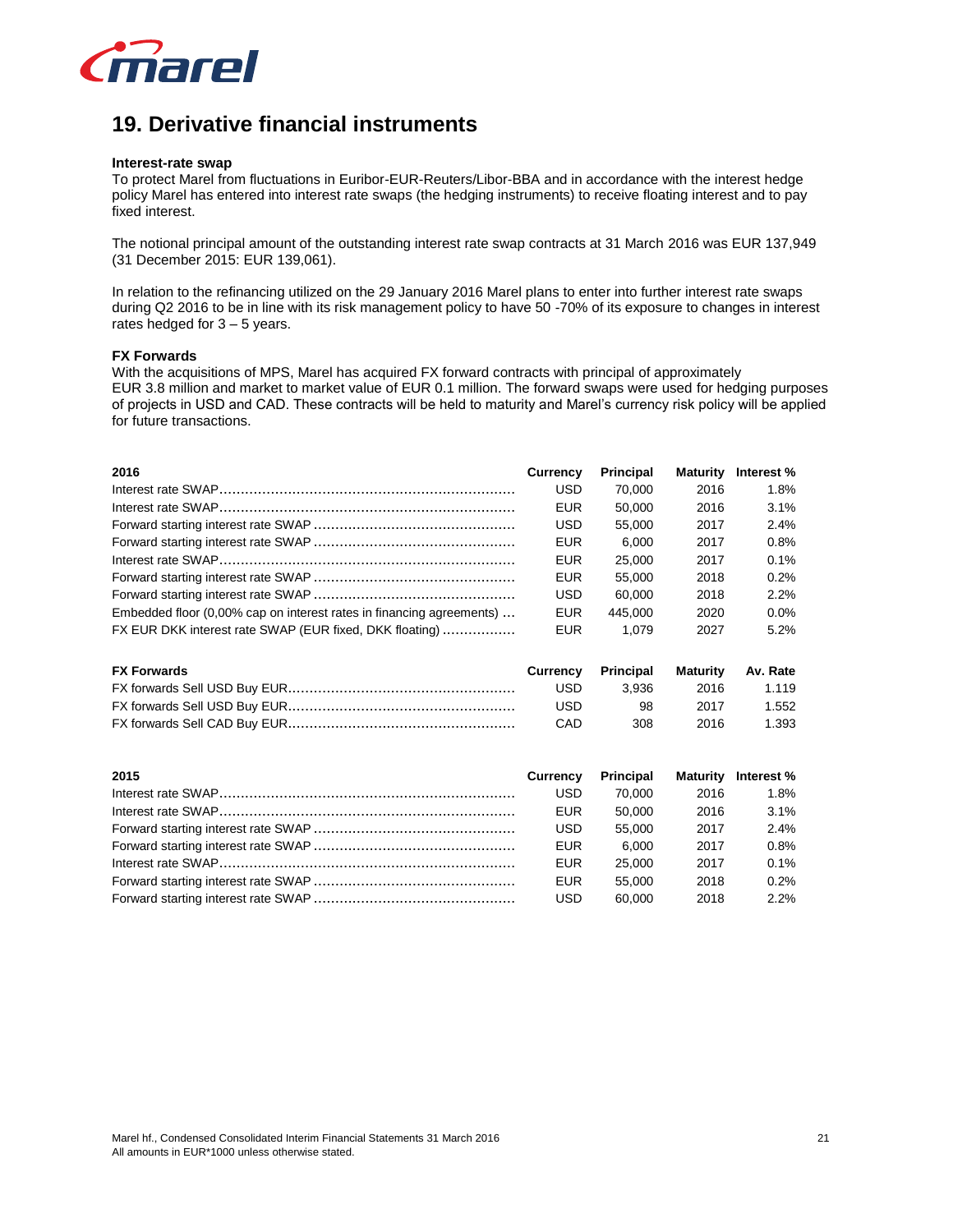

## **20. Contingencies**

At 31 March 2016 the Group had contingent liabilities in respect of bank and other guarantees and other matters arising in the ordinary course of business from which it is anticipated that no material liabilities will arise. In the ordinary course of business the Group has given guarantees amounting to EUR 45,327 (31 December 2015: EUR 27,822) to third parties.

As part of doing business Marel is involved in claims and litigations, under such indemnities and guarantees. These claims are pending and all are contested. Provisions are recognized when an outflow of economic benefits for settlement is probable and the amount can be estimated reliably. It should be understood that, in light of possible future developments, such as (a) potential additional lawsuits, (b) possible future settlements, and (c) rulings or judgments in pending lawsuits, certain cases may result in additional liabilities and related costs.

At this point in time, we cannot estimate any additional amount of loss or range of loss in excess of the recorded amounts with sufficient certainty to allow such amount or range of amounts to be meaningful. Moreover, if and to the extent that the contingent liabilities materialize, they are often resolved over a number of years and the timing of such payments cannot be predicted with confidence. While the outcome of said cases, claims and disputes cannot be predicted with certainty, we believe, based upon legal advice and information received, that the final outcome will not materially affect our consolidated financial position but could be material to our results of operations or cash flows in any one accounting period.

## **21. Related party transactions**

At 31 March 2016 and at 31 December 2015 there are no loans to the members of the Board of Directors and the CEO. In addition, there were no transactions carried out (purchases of goods and services) between the Group and members of the Board of Directors nor the CEO in the three months period ended 31 March 2016 and the year 2015.

### **22. Business combinations**

### **Change in Group structure**

As of 1 January 2016 three entities in the United States of America, Marel Stork Poultry Processing Inc., Marel Meat Processing Inc. and Marel Inc., have been merged to one legal entity Marel Inc.

### **Acquisition MPS Holding III B.V.**

On 29 January 2016 Marel concluded the acquisition of MPS Holding III B.V. ("MPS") and obtained control through acquiring 100% of the issued shares of MPS. MPS is a subsidiary of Marel Holding B.V. The purchase price is approximately EUR 368 million on a debt-free and cash-free basis. There are no contingent consideration arrangements.

MPS is a leading company in primary processing solutions for the pork and beef industry as well as in innovative solutions in waste water treatment and food logistics. The acquisition enhances Marel's position as a leading global provider of advanced equipment and solutions to the poultry, meat and fish industries and is fully in line with the company's previously announced growth strategy. This step will support Marel's full line offering in the meat processing industry.

The amounts recorded for the acquisition as disclosed below are provisional. Immediately after the acquisition date the purchase price allocation activities started. Due to the short timeframe the process is still ongoing and is expected to be finished soon. As a consequence all of the numbers recorded for the acquisition are provisional. Under IFRS 3, adjustments to provisional fair values and goodwill may be made in the period subsequent to the business combination. The period during which such an adjustment is permitted is limited to 12 months from the date of acquisition.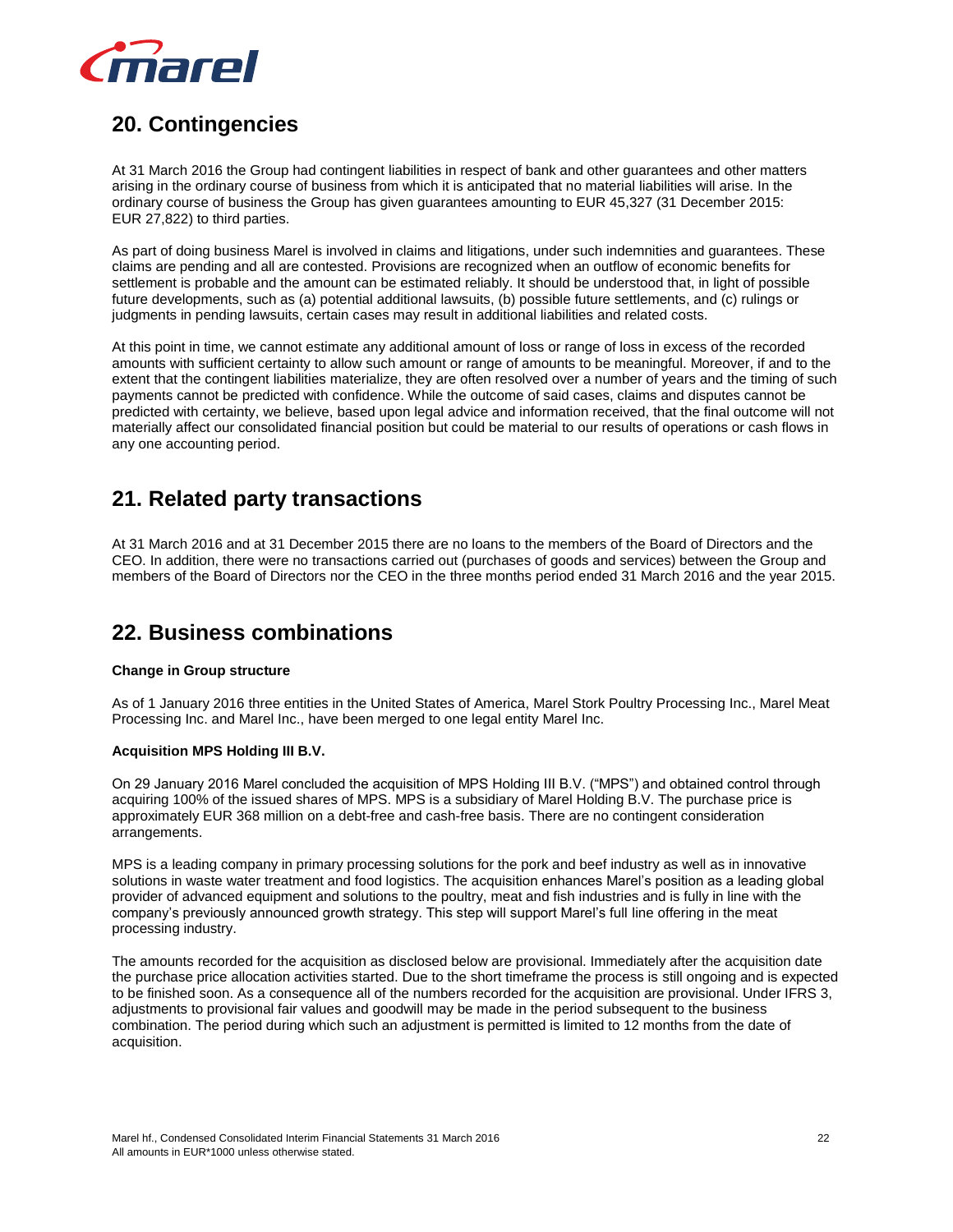

The following table summarizes the major classes of consideration transferred, and recognized provisional amounts of assets acquired and liabilities assumed at the acquisition date.

| 17.341  |  |
|---------|--|
| 198.805 |  |
| 16.693  |  |
| 22,924  |  |
| 18,384  |  |
| 274.147 |  |
| 92,782  |  |
| 51.644  |  |
| 43.649  |  |
| 9,534   |  |
| 27,593  |  |
| 225.202 |  |
| 48.945  |  |
|         |  |
| 295,078 |  |
| 246.133 |  |

The resulting provisional goodwill from this acquisition is primarily related to the strategic (and cultural) fit with highly complementary product portfolios and geographic presence. The goodwill is not tax deductible.

MPS contributed EUR 29.5 million to revenues for the period and affected result from operations positively.

Amortization of acquisition related intangible assets relate to the following lines in the Consolidated Statement of Comprehensive Income:

| <b>YTD</b> |  |
|------------|--|
| 2016       |  |
| 2,859      |  |
| 1.255      |  |
| 433        |  |
| 4,547      |  |

EUR 2.9 million related to the fair value lift up on the order backlog, EUR 1.7 million of amortization of identified intangible assets, and a tax effect of EUR 1.1 million from the period from acquisition to 31 March 2016. The order backlog will be fully amortized in mid-2017, the brand names will be amortized before the end of the year and the other identified intangible assets will be amortized in 20 years.

As part of the acquisition of MPS, Marel acquired the 76% shareholding in MPS France S.A.R.L., France. The share of the profit of this joint venture for the period 29 January 2016 to 31 March 2016 is EUR 10. Equity attributable to this joint venture is EUR 171 at 31 March 2016.